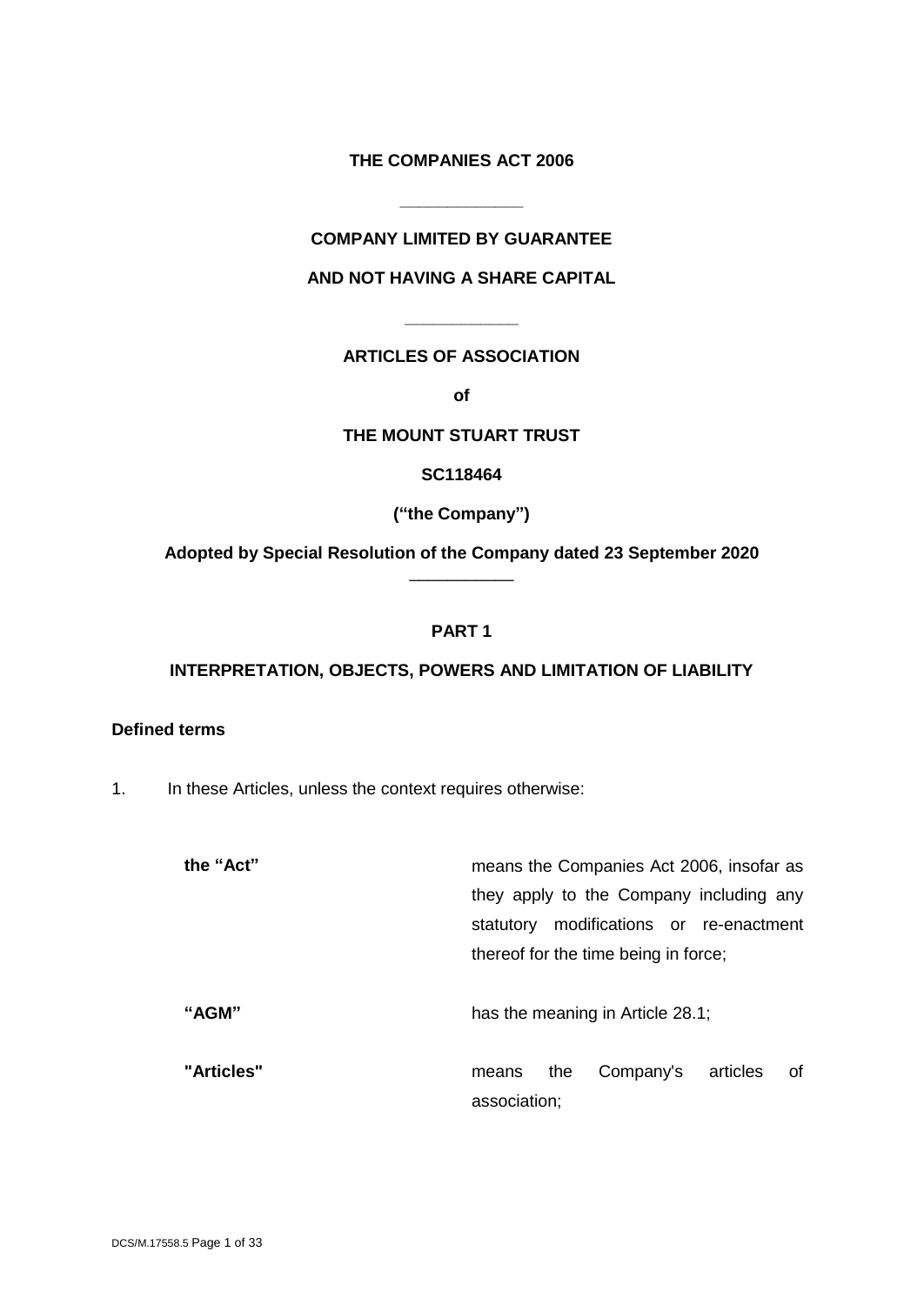| "bankruptcy"              | includes individual insolvency proceedings<br>in a jurisdiction other than Scotland which<br>have an effect similar to that of bankruptcy<br>"bankrupt" shall<br>and<br>be<br>construed<br>accordingly; |
|---------------------------|---------------------------------------------------------------------------------------------------------------------------------------------------------------------------------------------------------|
| "the Board"               | the board of directors of the<br>means<br>Company;                                                                                                                                                      |
| "bye-laws"                | means bye-laws made<br>by the<br><b>Board</b><br>pursuant to the powers in that behalf<br>conferred upon it by the Articles;                                                                            |
| "chairman"                | has the meaning given in Article 15;                                                                                                                                                                    |
| "chairman of the meeting" | has the meaning given in Article 31;                                                                                                                                                                    |
| "Charities Act"           | means the Charities and Trustee Investment<br>(Scotland) Act 2005 including any statutory<br>modifications or re-enactment thereof for the<br>time being in force;                                      |
| "Director"                | means a director of the Company under the<br>Act and a Charity Trustee under the<br>Charities Act and includes any person<br>occupying the position of director, by<br>whatever name called;            |
| "Member"                  | has the meaning given in section 112 of the<br>Act;                                                                                                                                                     |
| "ordinary resolution"     | has the meaning given in section 282 of the<br>Act;                                                                                                                                                     |
| "special resolution"      | has the meaning given in section 283 of the<br>Act; and                                                                                                                                                 |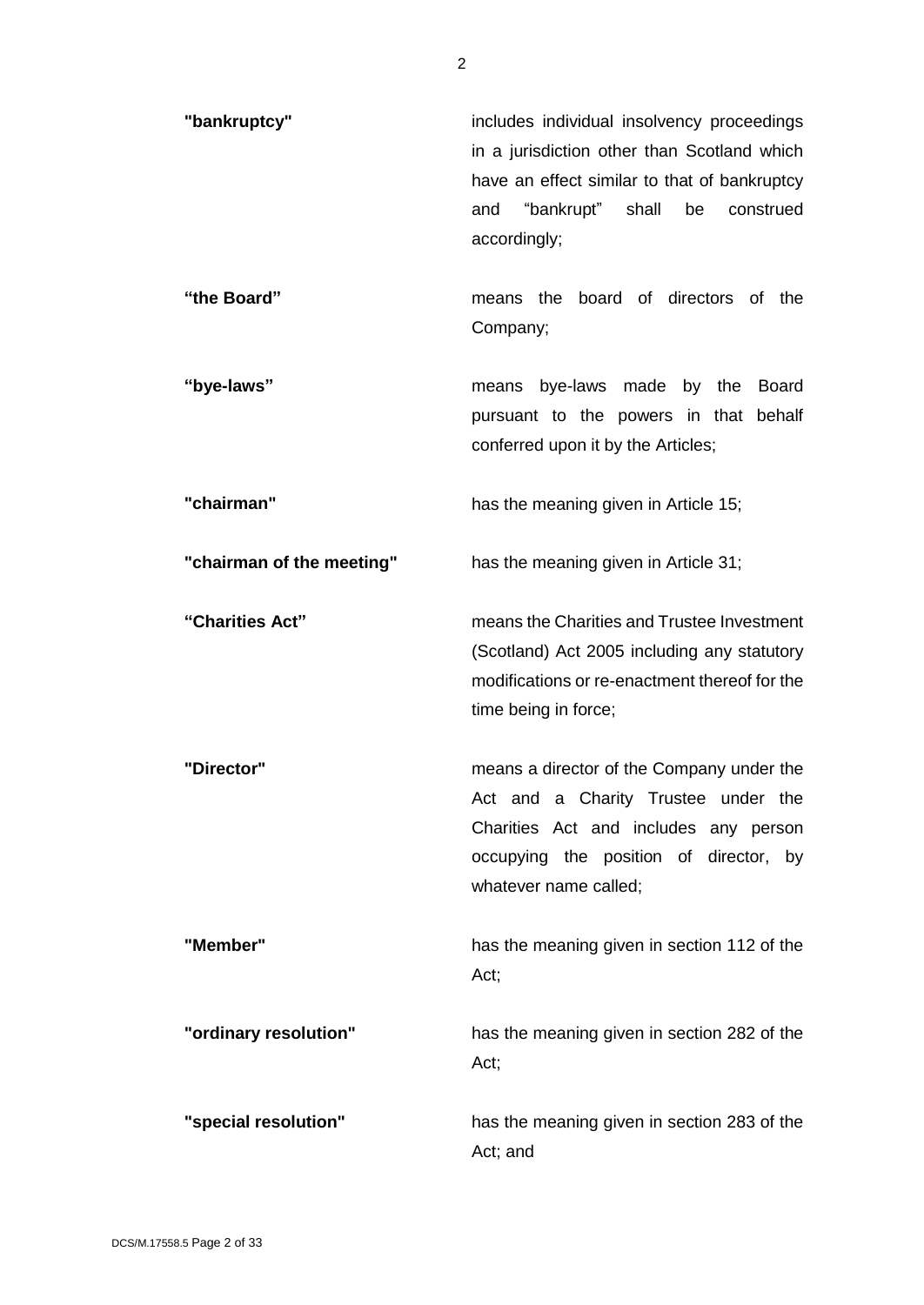**"subsidiary"** has the meaning given in section 1,159 of the Act.

- 1.1 Unless the context otherwise requires, other words or expressions contained in these Articles bear the same meaning as in the Act as in force on the date when these Articles become binding on the Company.
- 1.2 The model articles for private companies limited by guarantee in Schedule 2 of The Companies (Model Articles) Regulations 2008 shall not apply to the Company except in so far as they are repeated in these Articles.

### 2. **Objects**

This clause shall be interpreted as if it incorporated (i) an overriding qualification limiting the powers of the Company such that any activity which would otherwise be permitted by the terms of this clause may be carried on only if that activity furthers a purpose which is regarded as charitable; the expression "charitable" shall mean a charitable purpose under Section 7 of the Charities and Trustee Investment (Scotland) Act 2005 (including any statutory amendment or re-enactment for the time being in force) which is also regarded as a charitable purpose in relation to the application of the Taxes Acts and (ii) discretion to the Company to prioritise any of the following objects even to the extent that greater emphasis is given some objects over others. Subject to the foregoing, the Company's objects are:

- 2.1 to promote the education of members of the public in art and fine art whether in Scotland or the United Kingdom or elsewhere in the world;
- 2.2 to promote public interest in and knowledge and appreciation of such art so that members of the public might gain or increase their understanding of the nature, creation, history, aesthetic qualities, preservation and conservation, and the technical and all other details and aspects of such art;
- 2.3 to promote public interest in, knowledge of, appreciation and understanding of the nature, history, and use of land by man, animals and other living creatures, and the effect thereon of weather and climate;

3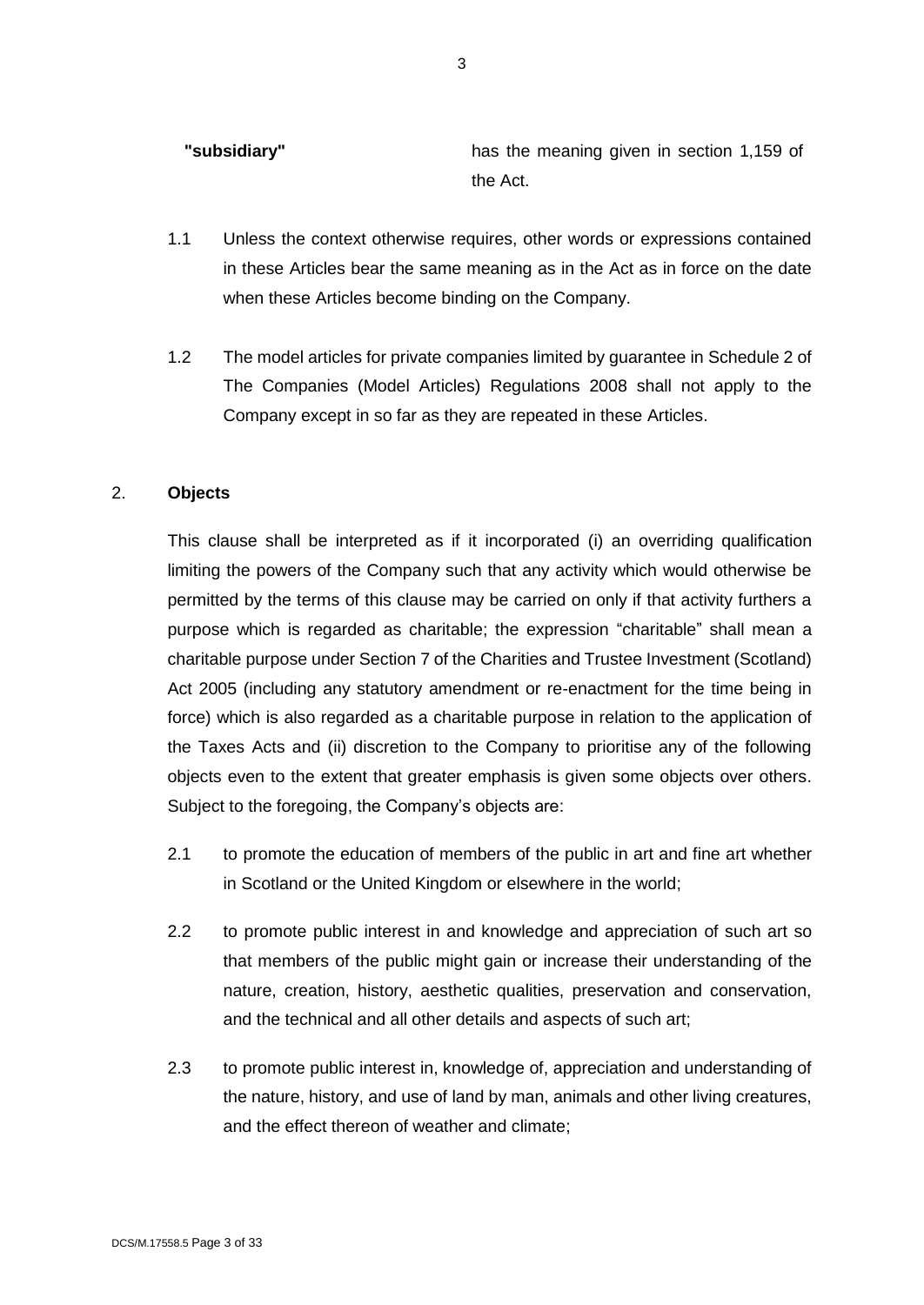- 2.4 to promote the advancement of environmental protection and improvement by supporting sustainable uses of land and agricultural practices in Scotland generally and, in particular in the West of Scotland;
- 2.5 to promote public interest in, knowledge of and appreciation and understanding of the nature, structure, history, purposes and uses of buildings and other structures above and below ground made by man, the animals or other living creatures with emphasis in the first instance on buildings and land situated in Scotland and in particular, in the West of Scotland;
- 2.6 to preserve, conserve, maintain and where appropriate, improve for the benefit of the public, buildings of historical, architectural or scientific interest or importance and land, including woodland of natural or scenic beauty, or geological, geophysical or other scientific interest;
- 2.7 to advance education in all or any of its aspects and to advance, promote and aid any such other object or objects as are recognised by Scots law to be charitable and in particular, but without prejudice to any of the foregoing generalities, and as a first or preliminary step:
	- 2.7.1 to acquire for preservation and maintenance for the public benefit the whole of Mount Stuart House and its policies and gardens (hereinafter called "Mount Stuart House")
	- 2.7.2 to manage and maintain such part or parts of the land and property in the Island of Bute in the County of Argyll and Bute (hereinafter called "Bute Estate") as shall or may hereafter be vested in the Company or in respect of which the Company shall have any interest for the public benefit;
	- 2.7.3 to advance citizenship and support sustainable community opportunities on Bute Estate for the public benefit;
	- 2.7.4 where appropriate to protect and improve the amenities of Mount Stuart House, Bute Estate and any other property from time to time in possession of the Company in pursuance of the objects of the Company;
	- 2.7.5 to preserve for the public benefit as adjuncts to Mount Stuart House such furniture, paintings and other moveable items which are or form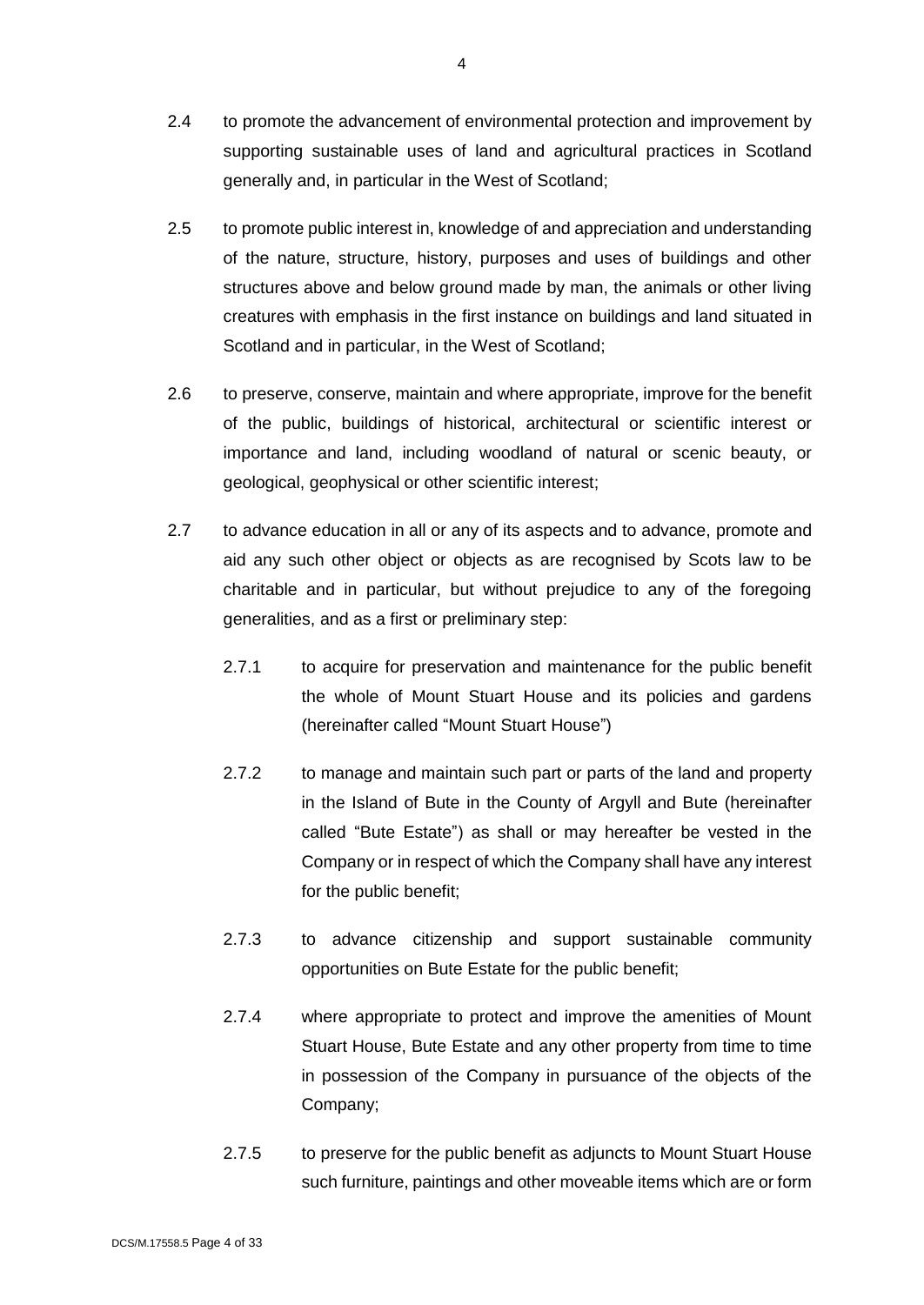part of collections customarily kept within Mount Stuart House together with such other items as may be given or loaned to the Company and which the Company shall decide are appropriate to be kept at Mount Stuart House PROVIDED that in the case of items which are loaned to the Company, the Company shall be bound to provide the appropriate loan agreement, that any expenditure by the Company on the preservation or enhancement of such furniture, painting and other moveable items, is recoverable from the persons or body lending such items in the event of the termination of the loan;

- 2.7.6 to facilitate and encourage access to and study and appreciation of Mount Stuart House and Bute Estate together with its historically associated and essential contents and other items associated therewith as an outstanding example of a historic island estate representing a family property and collection of chattels and objets d'art assembled over many generations;
- 2.7.7 to preserve (as appropriate) for the benefit of the public such other land, buildings and items whether heritable or moveable, real or personal, corporeal or incorporeal as may be given, loaned or otherwise transferred to and accepted by the Company whether at Mount Stuart House, Bute Estate or elsewhere in Scotland or the United Kingdom or the world;
- 2.7.8 to facilitate and encourage research into natural history, horticulture, agriculture, forestry and allied sciences at Mount Stuart House, Bute Estate and elsewhere in Scotland, the United Kingdom and the world and to make the results of such research in so far as practicable available for public study and enjoyment;
- 2.7.9 to facilitate, encourage and promote the study of art, music, architecture and literature in Scotland and elsewhere in the world;
- 2.7.10 to facilitate and encourage the use and occupation of the whole or part of Mount Stuart House stately home, castle, or large house or building which the Company may have under its control, with or without its essential contents and others for the advancement of education and learning; and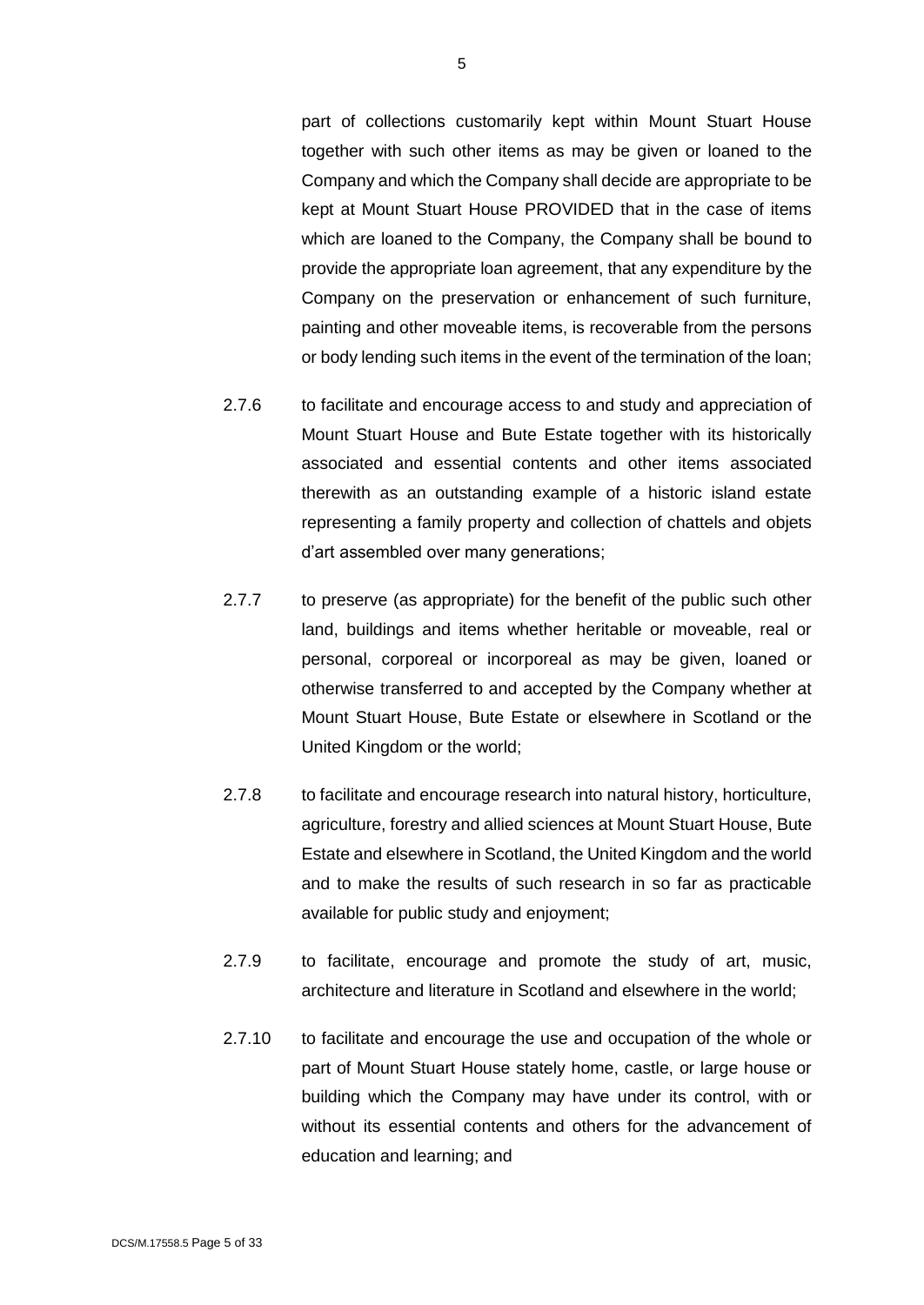- 2.7.11 to facilitate and encourage the use and occupation of the whole or any part of any other land and/or buildings in the possession of the Company from time to time and for the study of such other items and objects whether upon the said land or within the said buildings, from time to time in the possession of the Company.
- 2.8 In furtherance of the said objects the Company shall have and may exercise (but only to the extent to which the same may lawfully be exercised by a company having exclusively charitable objects) the following powers namely:
	- 2.8.1 to promote, arrange, organise and conduct conferences, meetings, discussion, seminars, and the reading of learned papers at Mount Stuart House or elsewhere in Scotland, the United Kingdom or the world;
	- 2.8.2 to establish, form, promote, conduct and maintain exhibitions, tours and displays of furniture, pictures and other chattels and of literature, manuscripts, statistics, exhibits and other material and information of an educational nature at Mount Stuart House or elsewhere in the world;
	- 2.8.3 to establish and maintain libraries and collections of books furniture, pictures and other chattels, exhibits, replicas and other material and to afford facilities for the use and study of the same;
	- 2.8.4 to institute, establish and promote scholarships, grants, prizes and awards and to encourage research and education in any branch or branches of the arts or sciences;
	- 2.8.5 to allow any buildings or other real or personal property for the time being owned, occupied or held by the Company to be used for such purpose as the Company shall determine, either gratuitously or upon payment by any person or persons, corporation, society or other body to whom the use thereof shall be so granted or permitted of such sums or sum of money in the nature of an entrance fee or rent or other periodical payment or otherwise howsoever as the Company shall think fit;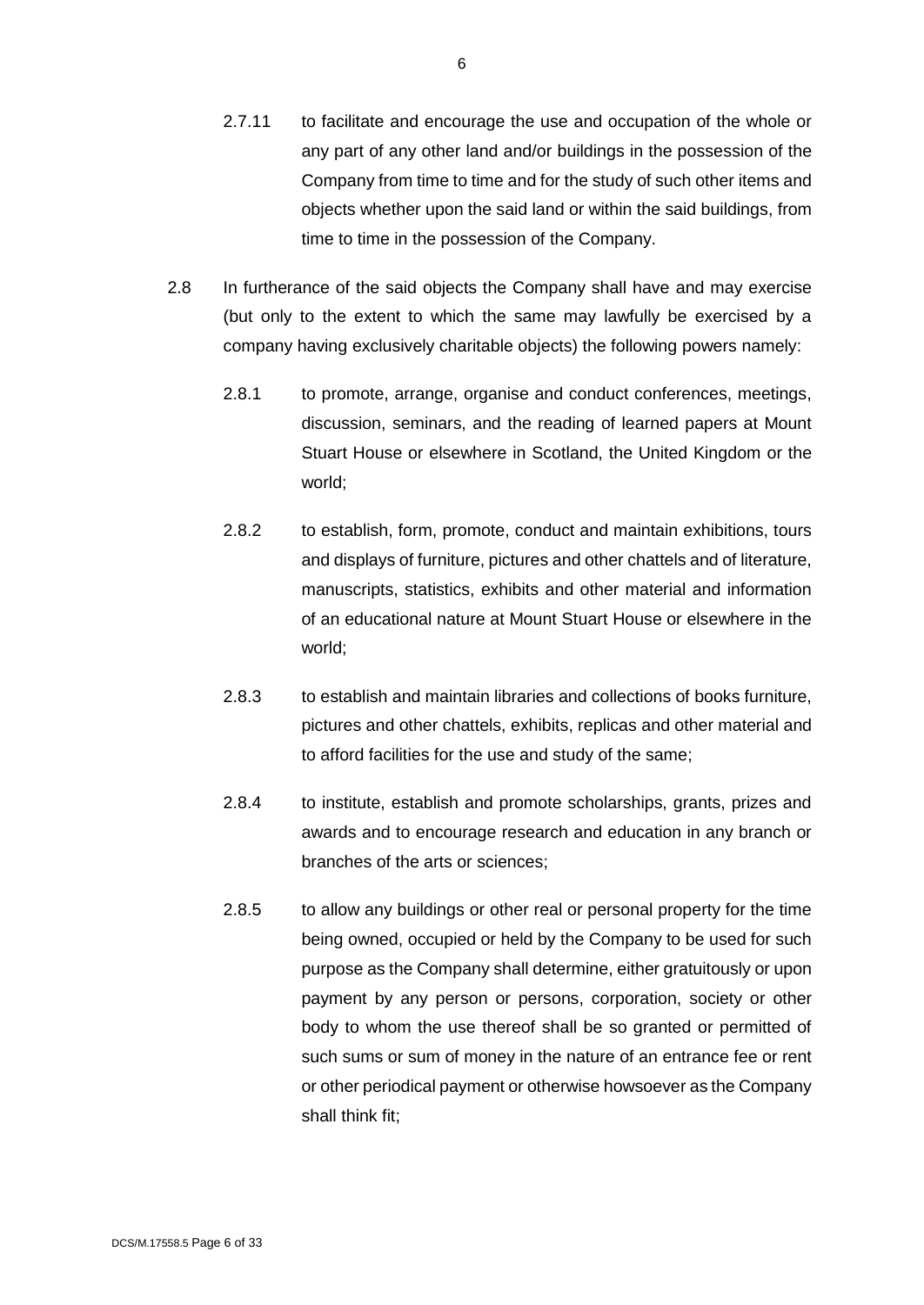- 2.8.6 to solicit, receive and accept financial assistance, donations, endowments, gifts (both inter vivos and testamentary) and loans of or of any interest in money, rents, heritable and other property whatsoever real or personal subject or not to any specific trusts or conditions or burdens including in particular learned papers in Mount Stuart House or elsewhere or any interest therein and the contents thereof or any part or parts thereof respectively;
- 2.8.7 to provide refreshment, transport and other facilities and services for the convenience of persons or bodies obtaining admission to or using or occupying any buildings or other real or personal property for the time being owned, occupied or held by the Company and to make charges in respect of any such facilities or services;
- 2.8.8 to commission, produce, publish, distribute, deal in and sell all kinds of books, pamphlets, brochures, magazines, postcards, maps, prints, pictures, photographs, drawings and other literature of whatever description, all types of sound and visual recordings, reproduction models, replicas, facsimiles and copies of works of art or objects of historical or cultural interest;
- 2.8.9 to advertise in such manner as may be thought expedient with a view to promoting the objects of the Company;
- 2.8.10 to grant and pay such salaries, pensions, gratuities or other sums in respect of services as may from time to time be thought reasonable and proper and to establish pension funds or other pension arrangements for the benefit of and to make reasonable and proper payments towards insurance of employees (including Directors) of the Company or any charitable institution which may at any time be incorporated within or associated with the Company or the dependants or families of such persons;
- 2.8.11 to draw, make, accept, endorse, execute and issue cheques, promissory notes, warrants and other negotiable or transferrable documents;
- 2.8.12 to establish, support or aid in the establishment and support of any companies, associations or institutions and to donate, subscribe or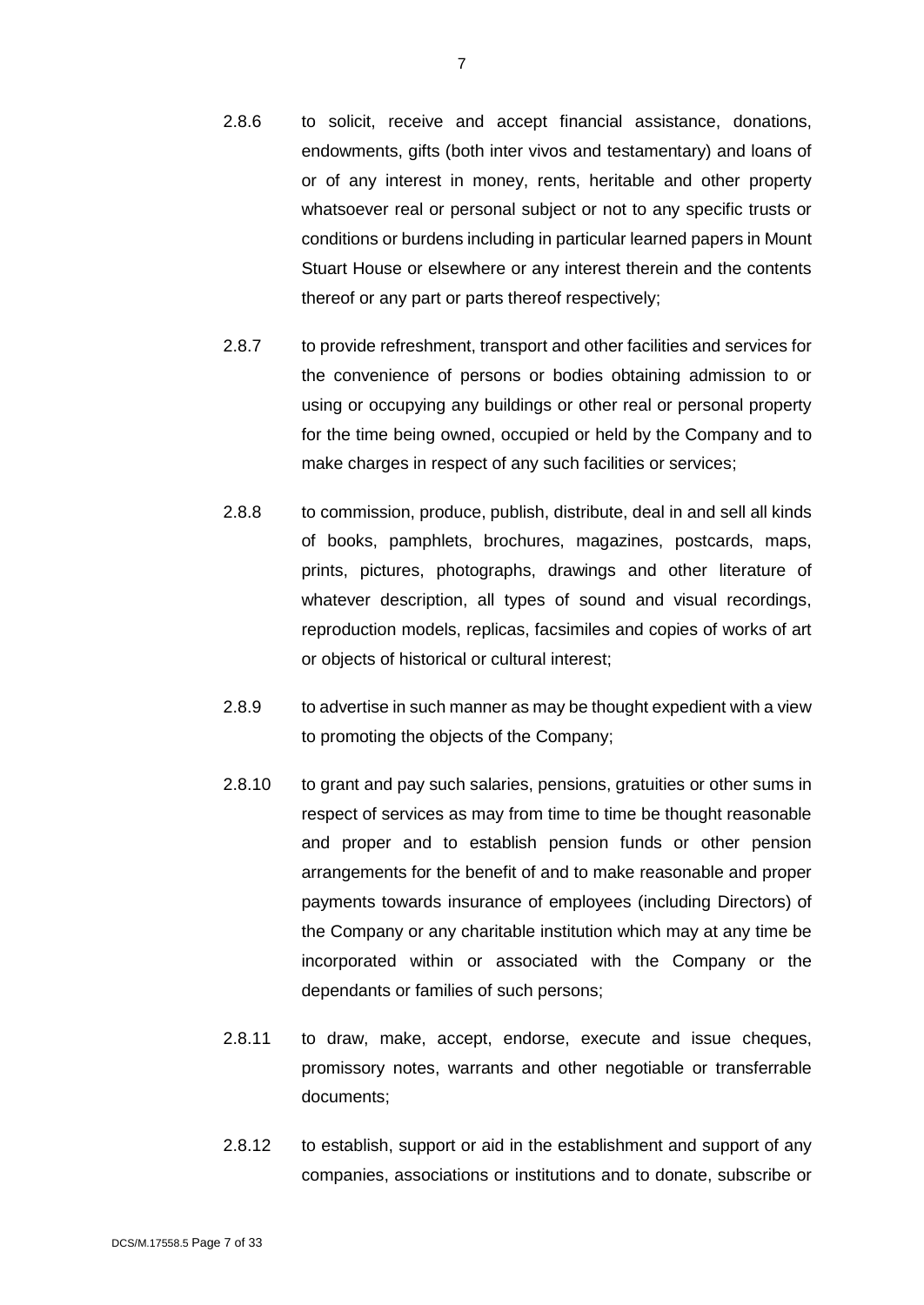guarantee obligations or the payment of money for any purposes in any way connected with the objects of the Company or calculated to further its charitable objects;

- 2.8.13 to promote and incorporate or to join in the promotion or incorporation of any company with limited or unlimited liability for the purpose of carrying out any object which the Company itself could carry out and to subscribe for or otherwise acquire the shares, stock or other securities of such company or to lend money to such company on such terms as may be thought fit;
- 2.8.14 to associate, affiliate or co-operate with any other authority, company, association, institution or body whether resident in the United Kingdom or not in the furtherance of the objects of the Company and to enter into any arrangement or agreement and join in any venture in conjunction with any such body for such purposes;
- 2.8.15 to enter at any time or times at the absolute and unfettered discretion of the Company into an arrangement or arrangements with the National Trust for Scotland or any successor thereof or any body similar in purpose and intent thereto in any part of the United Kingdom whereby Mount Stuart House or any other stately home, castle or building over which the Company has control or part of it, with any other heritable or moveable property held by the Company and associated with such building, is transferred to the National Trust for Scotland or such other body as is mentioned above for its objects;
- 2.8.16 to effect insurance against risk of all kinds, to include directors' and officers' liability insurance cover;
- 2.8.17 to patent any of the Company's products and to acquire by purchase, licence or otherwise and to exercise these patent rights or protection in any part of the world for any invention and to disclaim, alter or modify such patent rights or protection; and also to acquire, use and register copyrights, trademarks and trade names in relation to any business for the time being carried on by the Company, and to grant licences to exercise and use any patent rights, copyrights, trademarks and trade names belonging to the Company;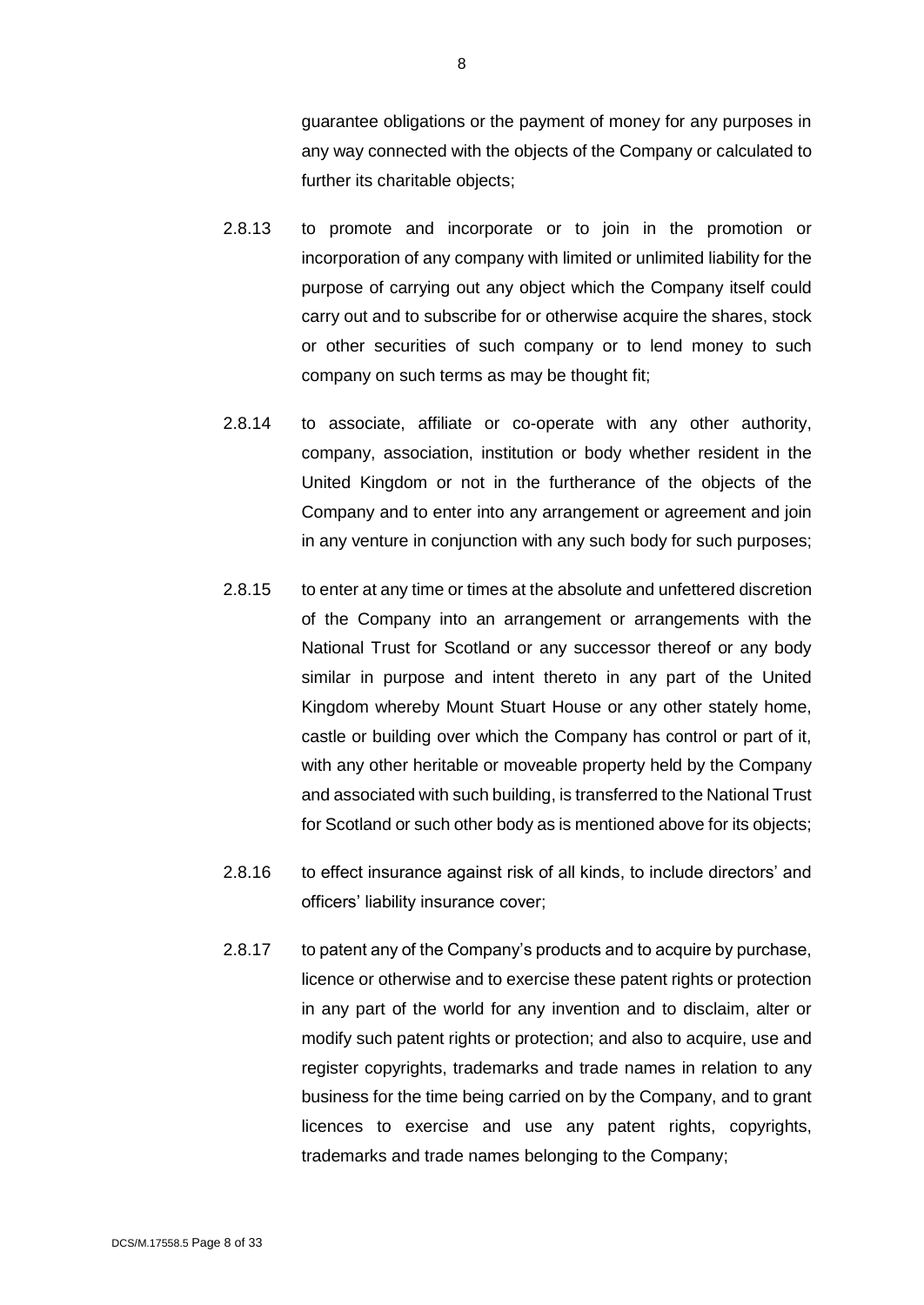- 2.8.18 subject to such consents as may be required by law, to purchase, take on lease or exchange, hire or otherwise acquire and hold for any estate or interest, sale, mortgage, lease or otherwise dispose of or turn to account any heritable or moveable, real or personal property and any rights or privileges which the Company may think necessary or convenient for the promotion of its objects and to construct, erect, improve, demolish, furnish, equip, maintain and alter any buildings or erections necessary or convenient for the work of the Company;
- 2.8.19 subject to such consents as may be required by law, to borrow or raise money for the objects of the Company on such terms and on such security as the Directors shall think fit, and whether by the creation and issue of debentures or debenture stock or otherwise;
- 2.8.20 subject to such consents as may be required by law to receive money on deposit or loan upon such terms as the Company may approve and to undertake and execute any charitable trusts which may lawfully be undertaken by the Company and may be conducive to its objects;
- 2.8.21 subject to such consents as may be required by law, to invest and deal with the monies of the Company not immediately required for its objects in or upon such investments or securities and in such manner as may from time to time be determined subject nevertheless to such conditions (if any) as may for the time being be imposed or required by law and subject also as hereinafter provided;
- 2.8.22 subject to such consents as may be required by law, to sell, develop, improve, manage, turn to account, exchange, let, grant licences, easements and other rights in or over, and in any other manner deal with or dispose of all or any of the property and assets for the time being of the Company as may be expedient for the promotion of its objects; and
- 2.8.23 to do all such things that are necessary for the attainment of the above objects or any of them, subject to any applicable requirement of the Act and the Charities Act.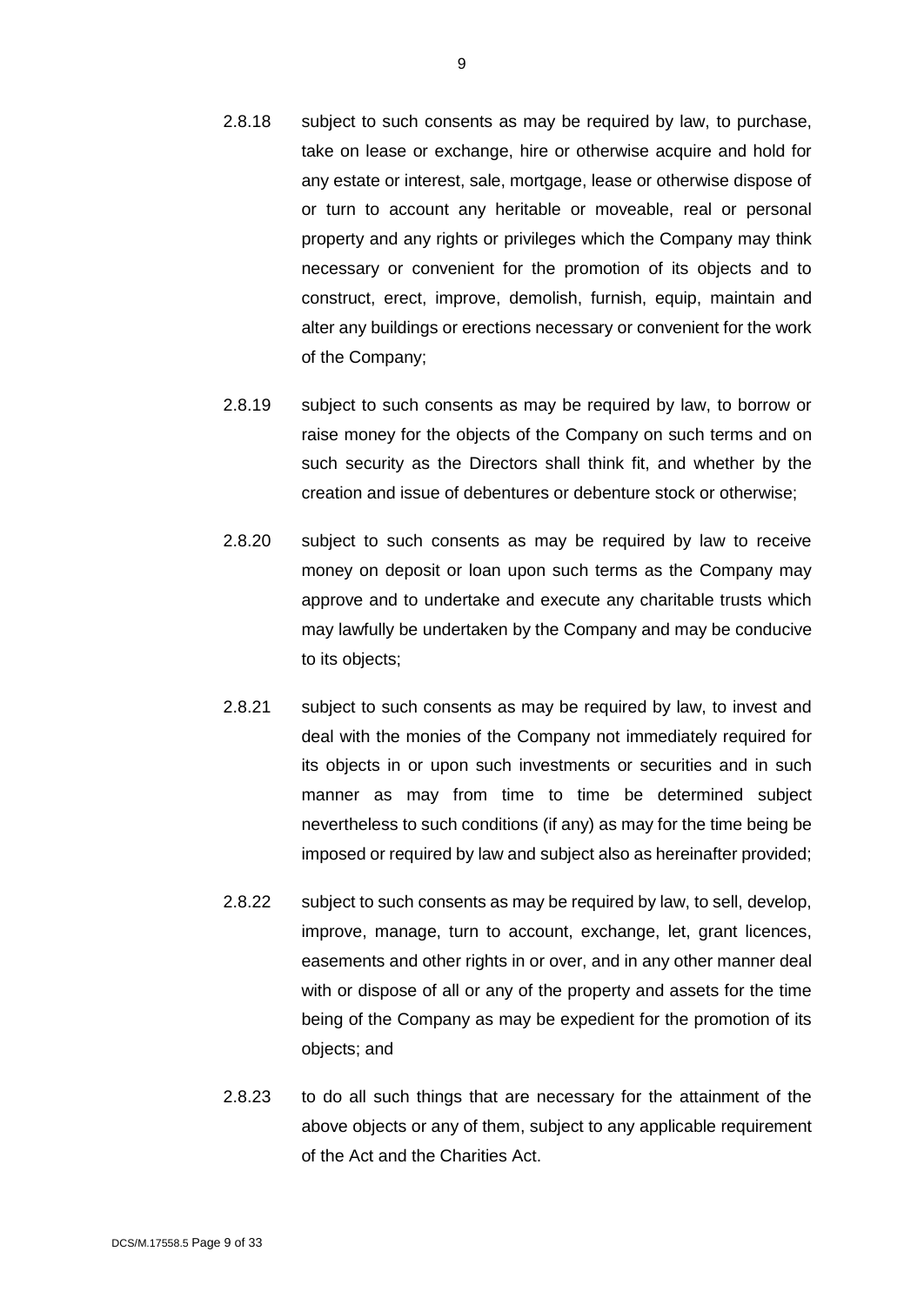Provided that:

- 2.8.24 in case the Company shall take or hold any property which may be subject to any trust, the Company shall only deal with or invest the same in such manner as allowed by law, having regard to such trusts;
- 2.8.25 the objects of the Company shall not extend to the regulation of relations between employers and workers or organisations of employers and organisations of workers; and
- 2.8.26 in case the Company shall take or hold any property subject to any body having jurisdiction over charities, the Company shall not sell, mortgage, charge or lease the same without such authority, approval or consent as may be required by law.

## 3. **Application of income and property**

- 3.1 The income and property of the Company whencesoever derived shall be applied towards the promotion of the objects of the Company as set forth in these Articles and no portion thereof shall be paid or transferred directly or indirectly by way of dividend, bonus or otherwise howsoever by way of profit to any Member of the Company who or which is not a charity.
- 3.2 Provided that nothing herein shall prevent the payment, in good faith, by the Company:
	- 3.2.1 of reasonable and proper remuneration to any Member, officer or servant of the Company for any services rendered to the Company. This shall include payment to a Member of the Board for any services rendered to the Company (subject to the provisions of Article 24 hereof), but he shall not be permitted to take part in any discussion or vote relating to the terms on which he is to be employed or remunerated by the Company;
	- 3.2.2 of interest or money lent by any Member of the Company or the Board at a rate per annum not exceeding 2% less than the base lending rate for the time being prescribed by the Royal Bank of Scotland Plc, or 3%, whichever is the greater;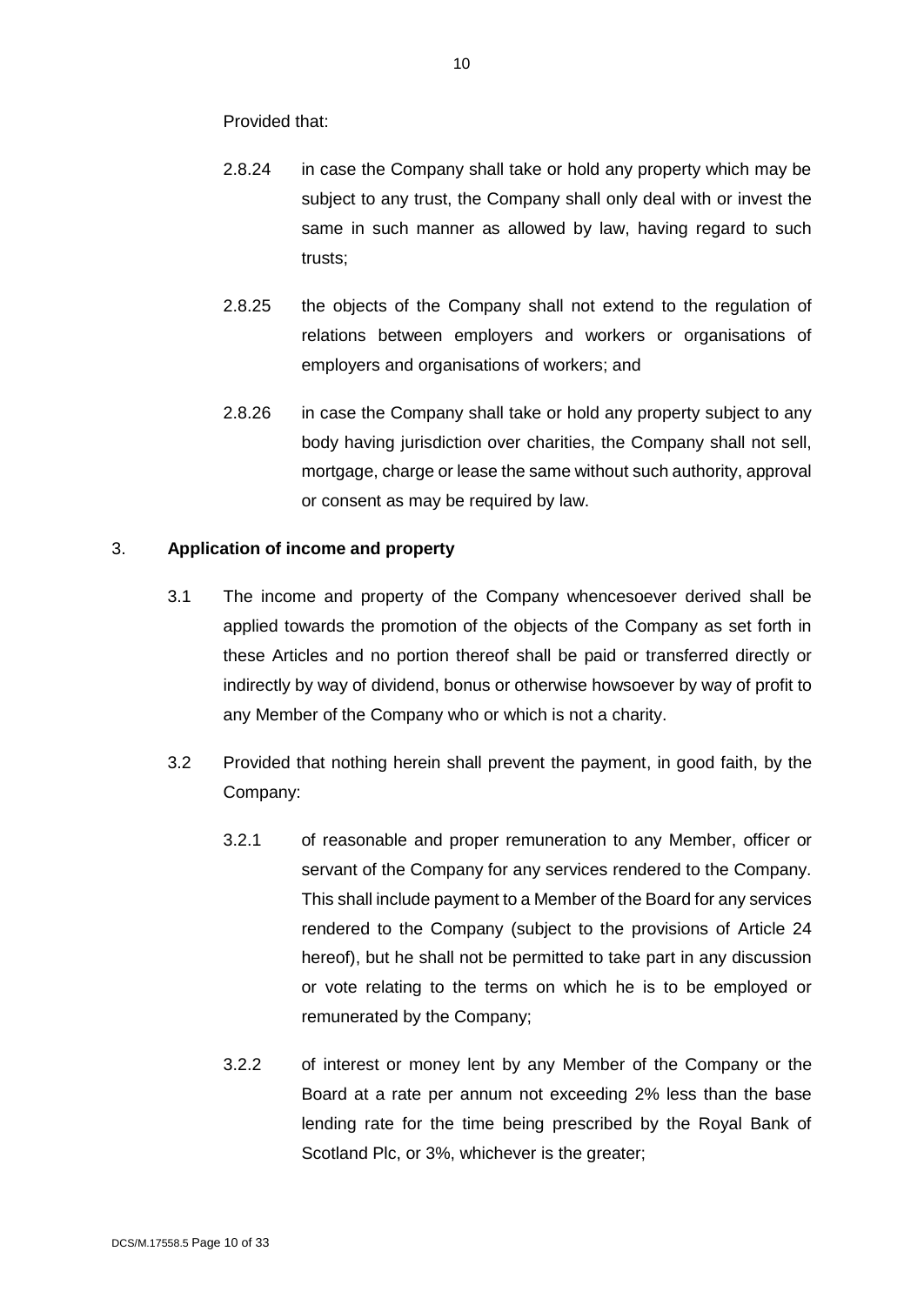- 3.2.3 of reasonable and proper rent for premises demised or let by any Member of the Company or of the Board; and
- 3.2.4 of fees, remuneration or other benefit in money or money's worth to a company of which a Member of the Board may be a Member holding not more than 1/100<sup>th</sup> part of the capital of that company.

### 4. **Limited liability**

- 4.1 The liability of the Members is limited.
- 4.2 Every Member of the Company undertakes to contribute such amount as may be required (not exceeding £1) to the Company's assets if it should be wound up while he or she is a Member or within one year after he or she ceases to be a Member and of the costs, charges and expenses of winding up, and for the adjustment of the rights of the contributors among themselves.

# **PART 2**

# **DIRECTORS**

# **DIRECTORS' POWERS AND RESPONSIBILITIES**

## 5 **Directors' general authority**

5.1 Subject to these Articles, the Directors are responsible for the management of the Company's business for which purpose they may exercise all the powers of the Company.

## 6 **Members' reserve power**

- 6.1 The Members may, by special resolution, direct the Directors to take, or refrain from taking, specified action.
- 6.2 No special resolution referred to in Article 6.1 shall invalidate anything which the Directors have done before the passing of the resolution.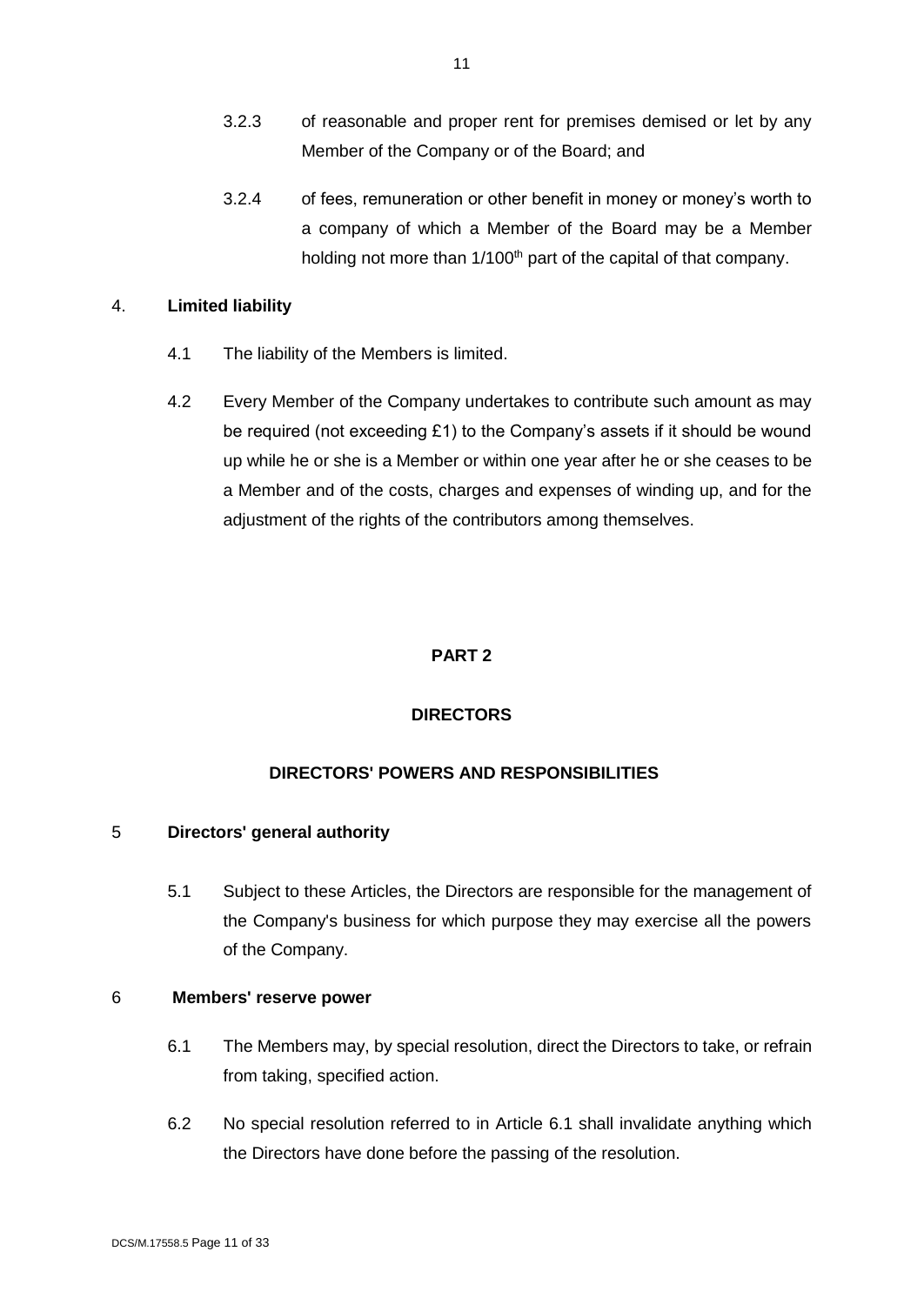## 7 **Directors' power of delegation**

- 7.1 Subject to these Articles, the Directors may delegate any of the powers which are conferred on them under these Articles:
	- 7.1.1 to any Director or committee consisting of one or more Directors;
	- 7.1.2 by such means (including by power of attorney);
	- 7.1.3 to such an extent;
	- 7.1.4 in relation to such matters or territories; and
	- 7.1.5 on such terms and conditions; as they think fit.
- 7.2 If the Directors so specify, any such delegation may authorise further delegation of the Directors' powers by any person to whom they are delegated.
- 7.3 The Directors may revoke any delegation in whole or part, or alter its terms and conditions.

## 8 **Committees**

- 8.1 Committees to which the Directors delegate any of their powers must follow procedures which are based as far as they are applicable on the provisions of these Articles which govern the taking of decisions by Directors.
- 8.2 The Directors may make rules of procedure for all or any committees, which prevail over rules derived from these Articles if they are not consistent with them.

## 9 **Secretary**

9.1 Subject to the provisions of the Act, the Directors may appoint a secretary for such period, for such remuneration and upon such conditions as they think fit, and any secretary so appointed by the Directors may be removed by them.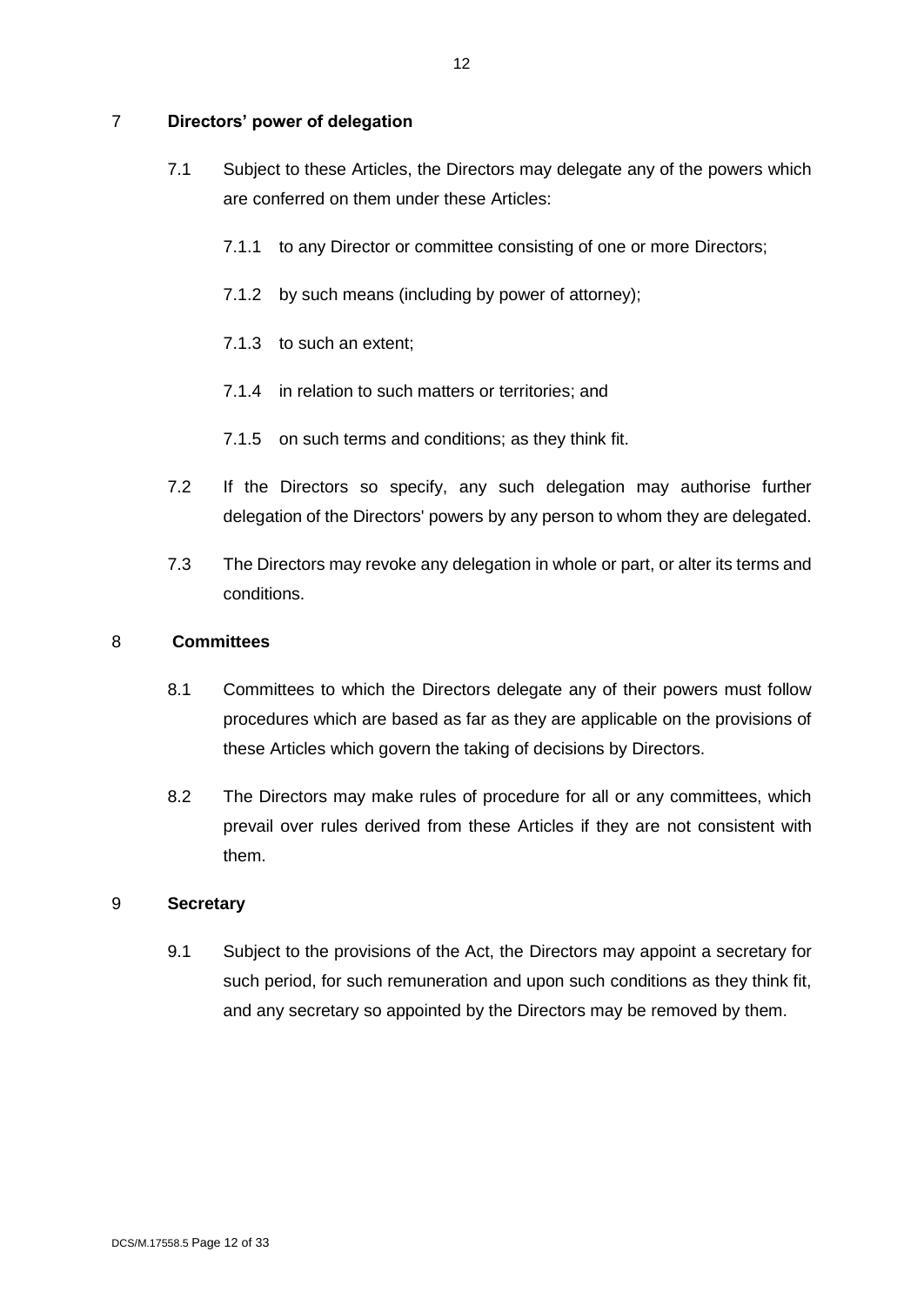### **DECISION-MAKING BY DIRECTORS**

### 10 **Directors to take decisions collectively**

- 10.1 The general rule about decision-making by Directors is that any decision of the Directors must be either a majority decision at a meeting or a decision taken in accordance with Article 11.
- 10.2 If the number of Directors falls below the number required by these Articles, the continuing Director(s) may act only for the purpose of filling vacancies or for calling a general meeting.

### 11 **Unanimous decisions**

- 11.1 A decision of the Directors is taken in accordance with this Article 11 when all eligible Directors indicate to each other by any means that they share a common view on a matter.
- 11.2 Such a decision may take the form of a resolution in writing, where each eligible Director has signed one or more copies of it, or to which each eligible Director has otherwise indicated agreement in writing.
- 11.3 References in this Article 11 to eligible Directors are to Directors who would have been entitled to vote on the matter had it been proposed as a resolution at a directors' meeting.
- 11.4 A decision may not be taken in accordance with this Article 11 if the eligible Directors would not have formed a quorum at such a meeting.

## 12 **Calling a Directors' meeting**

- 12.1 Any Director may call a Directors' meeting by giving notice of the meeting to the Directors or by authorising the company secretary (if any) to give such notice.
- 12.2 Notice of any Directors' meeting shall be given in such form and with such content as the Directors may declare.
- 12.3 Notice of a Directors' meeting must be given to each Director, but need not be in writing.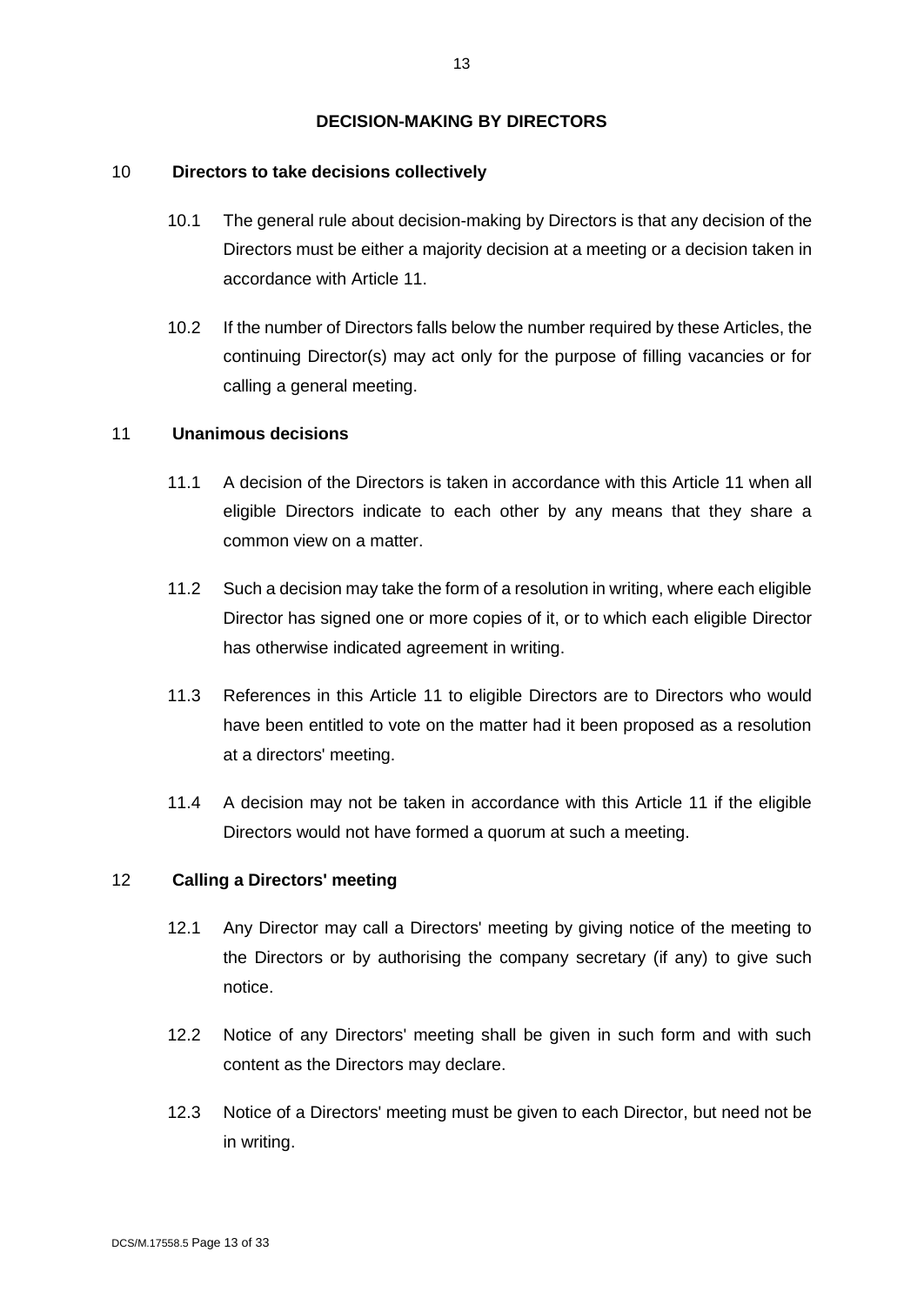12.4 Notice of a Directors' meeting need not be given to Directors who waive their entitlement to notice of that meeting, by giving notice to that effect to the Company not more than 7 days after the date on which the meeting is held. Where such notice is given after the meeting has been held, that does not affect the validity of the meeting, or any business conducted at it.

### 13 **Participation in Directors' meetings**

- 13.1 Subject to these Articles, Directors participate in a Directors' meeting, or part of a Directors' meeting, when the meeting has been called and takes place in accordance with these Articles and the Directors can each communicate to the others any information or opinions they have on any particular item of the business of the meeting.
- 13.2 In determining whether Directors are participating in a Directors' meeting, it is irrelevant where any Director is or how they communicate with each other.
- 13.3 If all the Directors participating in a meeting are not in the same place, they may decide that the meeting is to be treated as taking place wherever any of them is.

### 14 **Quorum for Directors' meetings**

- 14.1 At a Directors' meeting, unless a quorum is participating, no proposal is to be voted on, except a proposal to call another meeting.
- 14.2 The quorum for Directors' meetings may be fixed from time to time by a decision of the Directors and, except as provided in Article 14.3 below, unless so fixed as any other number shall be seven.
- 14.3 For the purposes of any meeting (or part of a meeting) held pursuant to Article 18 to authorise a Director's conflict, if there is only one eligible Director in office other than the conflicted Director(s), the quorum for such meeting (or part of a meeting) shall be one eligible Director.
- 14.4 If the total number of Directors for the time being is less than the quorum required, the Directors must not take any decision other than a decision:

14.4.1 to appoint further Directors; or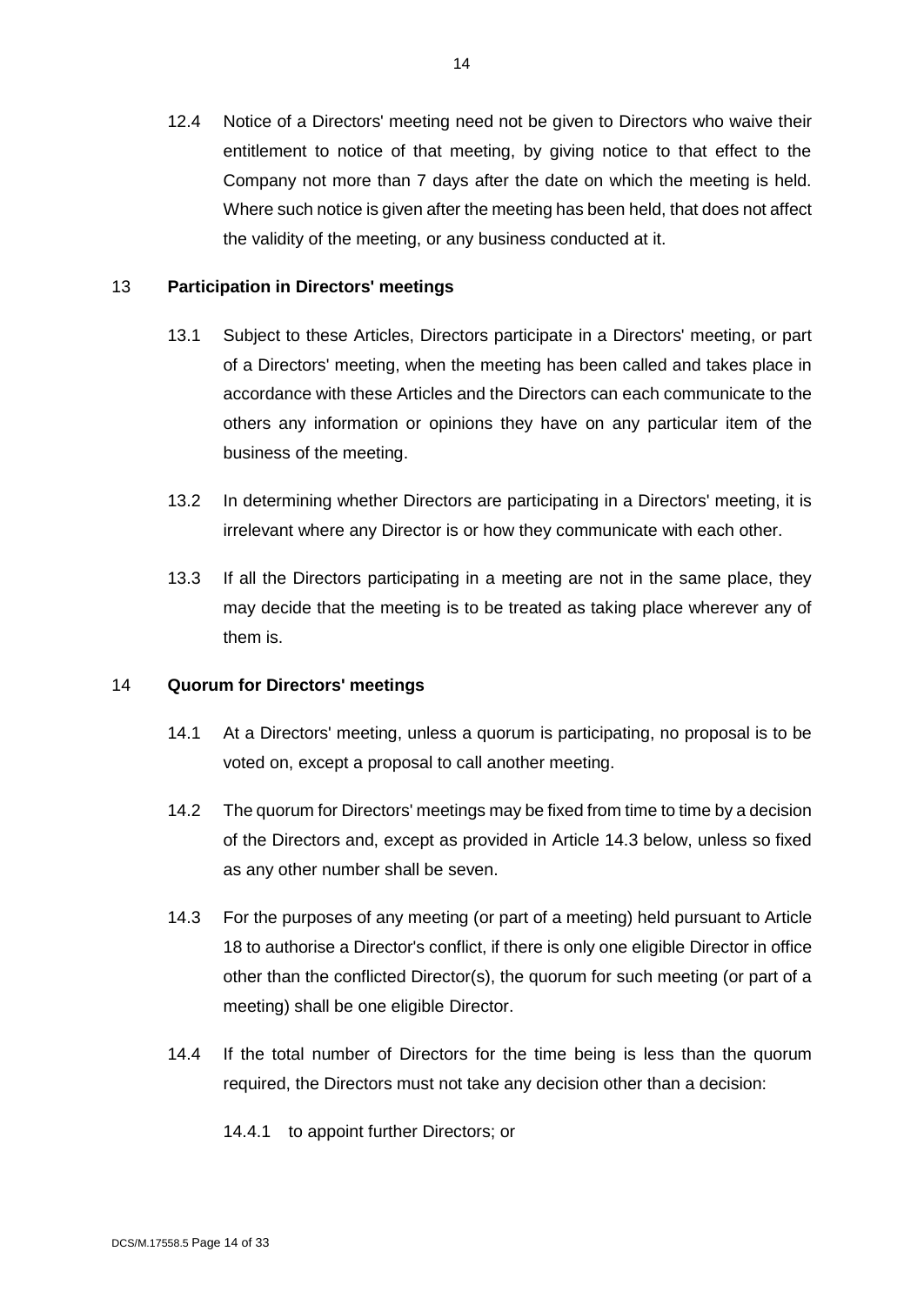14.4.2 to call a general meeting so as to enable the Members to appoint further Directors.

### 15 **Chairing of Directors' meetings**

- 15.1 The Directors shall appoint one of their number (as long as that person is willing to act) as the chairman of the Board.
- 15.2 The Directors may terminate the chairman's appointment at any time.
- 15.3 If the chairman is not participating in a Directors' meeting within ten minutes of the time at which it was to start, the participating Directors must appoint one of themselves to chair it.

### 16 **Casting vote**

- 16.1 If the numbers of votes for and against a proposal are equal, the chairman or other Director chairing the meeting has a casting vote.
- 16.2 Article 16.1 does not apply if, in accordance with these Articles, the chairman or other Director is not to be counted as participating in the decision-making process for quorum or voting purposes.

### <span id="page-14-1"></span>17 **Transactions or other arrangements with the Company**

- 17.1 A Director who has a personal interest in any transaction or other arrangement which the Company is proposing to enter into, must declare that interest at a meeting of the Directors and will be debarred from voting on the question of whether or not the company should enter into that arrangement.
- <span id="page-14-0"></span>17.2 For the purposes of the preceding article, a Director shall be deemed to have a personal interest in an arrangement if any partner or other close relative of theirs, or any firm of which they are a partner or any limited company of which they are a substantial shareholder or director, or any limited liability partnership of which they are a member or any Scottish charitable incorporated organisation of which they are a charity trustee, or any registered society or unincorporated association of which they are a management committee member (or any other party who/which is deemed to be connected with them for the purposes of the Act), has a personal interest in that arrangement.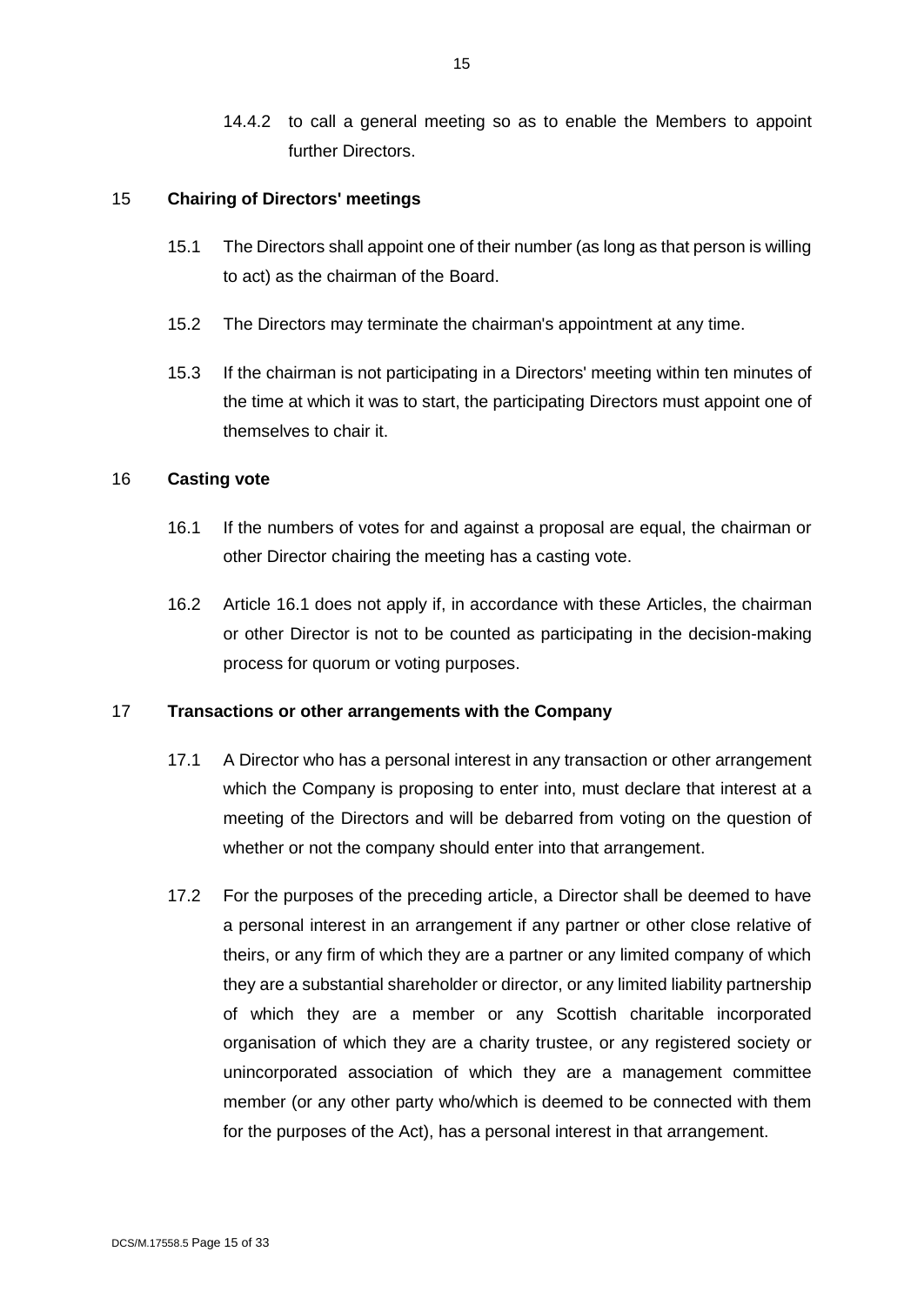#### 17.3 Provided:

- 17.3.1 they have declared their interest; and
- 17.3.2 they have not voted on the question of whether or not the Company should enter into the relevant arrangement;
- a Director will not be debarred from entering into an arrangement with the Company in which they have a personal interest (or are deemed to have a personal interest under Article [17.2\)](#page-14-0) and may retain any personal benefit which they gain from their participation in that arrangement.

#### 18 **Directors' conflicts of interest**

- 18.1 Except as otherwise provided by these Articles, a Director shall not vote at a meeting of Directors or at a meeting of a committee of Directors on any resolution concerning a matter in which he or she has, directly or indirectly an interest or duty which is material and which conflicts or may conflict with the interests of the Company unless the interest or duty arises only because the case falls within either or both of the following paragraphs:
	- 18.1.1 the resolution relates to the giving by the Director of a guarantee, security or indemnity in respect of money lent to, or any obligation incurred by the Director for the benefit of, the Company or any of its subsidiaries; and/or
	- 18.1.2 the resolution relates to the giving to a third party of a guarantee, security or indemnity in respect of an obligation of the Company or any of its subsidiaries for which the Director has assumed responsibility in whole or part (and whether alone or jointly with others) under a guarantee or indemnity or by the giving of security.
- 18.2 For the purposes of Article 18.1 an interest of a person who is, for any purpose of the Act, connected with a Director shall be treated as an interest of the Director.
- 18.3 A Director shall not be counted in the quorum present at a meeting in relation to a resolution on which he or she is not entitled to vote.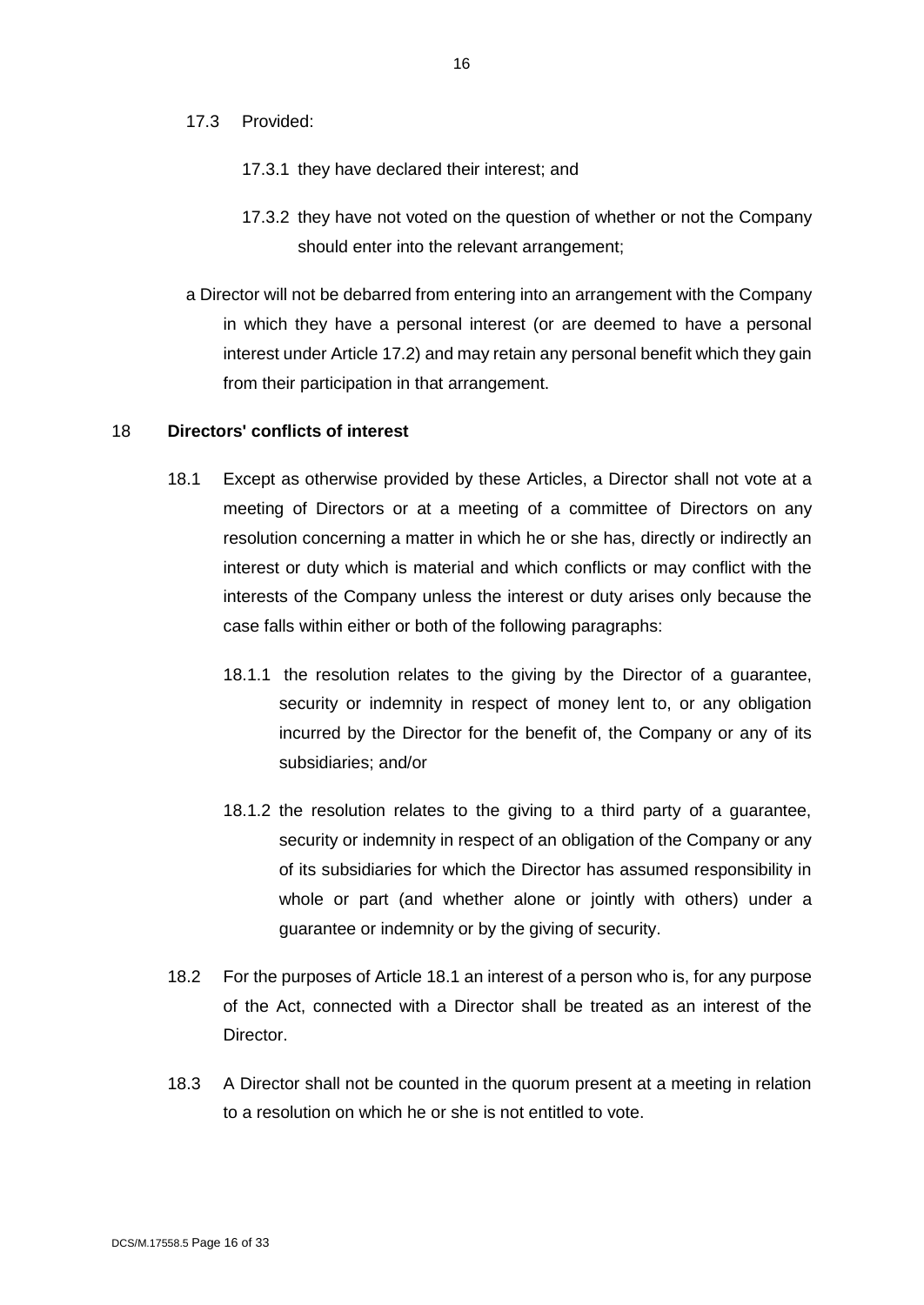- 18.4 The Company may by special resolution suspend or relax to any extent, either generally, or in respect of any particular matter, any provision of these Articles prohibiting a Director from voting at a meeting of the Directors or at a meeting of a committee of Directors.
- <span id="page-16-0"></span>18.5 The Directors shall be entitled, for the purposes of section 175 of the Act, to authorise (by way of resolution to that effect) any conflict situation (as defined for the purposes of that section of the Act) that may arise (such that the duty of the Director concerned, under that section, to avoid conflicts of interest is not infringed) and to amend or vary any such authorisation. The Directors may give such authorisation subject to such terms and conditions as they may consider appropriate and reasonable in the circumstances.
- 18.6 For the avoidance of doubt, the provisions of section 175 of the Act and Article [18.5](#page-16-0) do not apply to a conflict of interest relating to a transaction or arrangement with the Company; conflicts of that kind are regulated by the provisions of Article [17.](#page-14-1)
- 18.7 Subject to Article [18.8](#page-16-1) if a question arises at a meeting of Directors or of a committee of Directors as to the right of a Director to participate in a meeting (or part of the meeting) for voting or quorum purposes, the question may, before the conclusion of the meeting, be referred to the chairman whose ruling in relation to any Director other than the chairman is to be final and conclusive.
- <span id="page-16-1"></span>18.8 If any question as to the right to participate in a meeting (or part of the meeting) should arise in respect of the chairman, the question is to be decided by a decision of the Directors at that meeting, for which purpose the chairman is not to be counted as participating in the meeting (or that part of the meeting) for voting or quorum purposes.
- 18.9 Where proposals are under consideration concerning the appointment of two or more Directors as office bearers with the Company the proposals may be divided and considered in relation to each Director separately; provided he or she is not for another reason precluded from voting, each of the Directors concerned shall be entitled to vote and be counted in the quorum in respect of each resolution except that concerning his or her own appointment.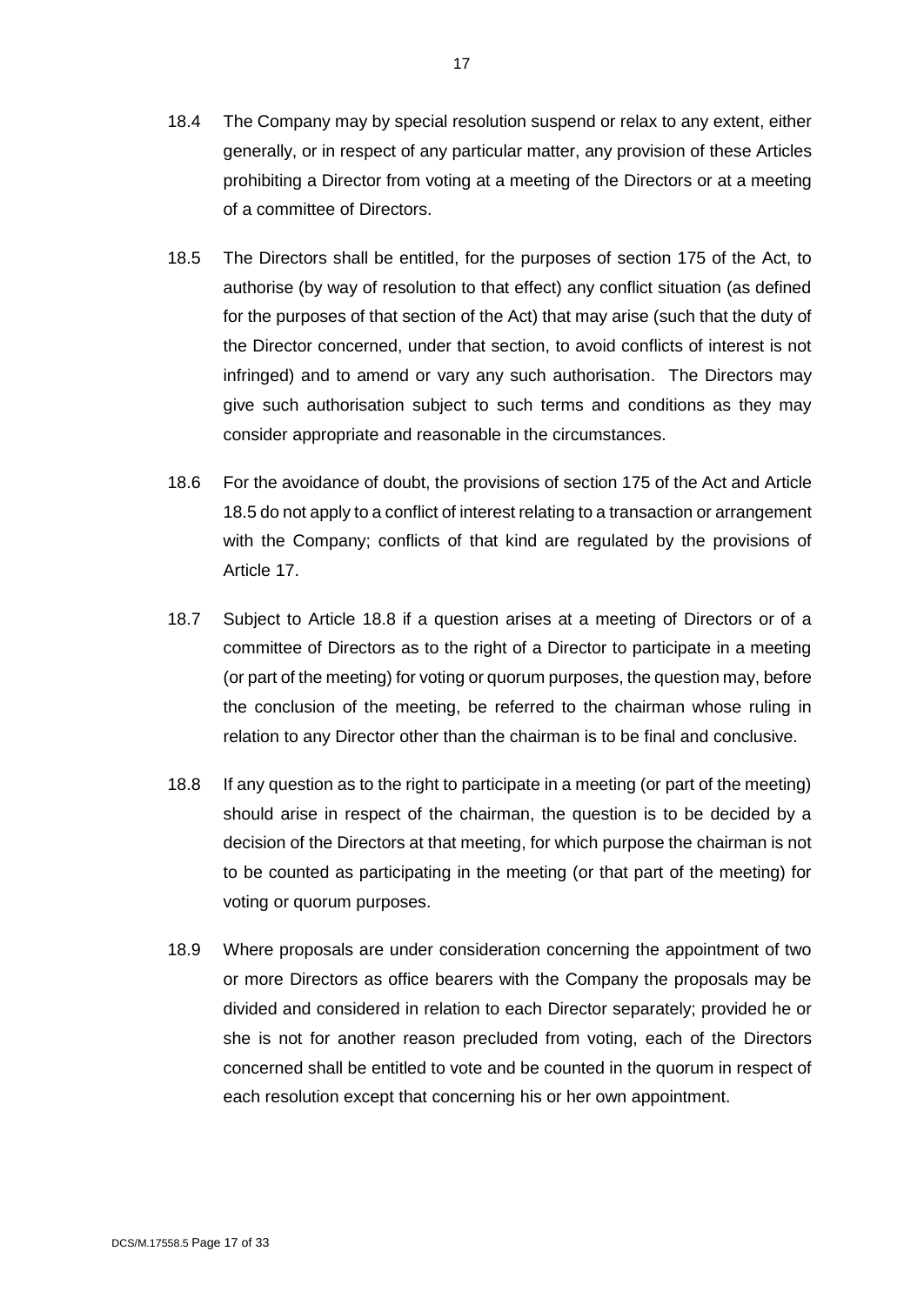18.10 The Directors may invite or allow any person to attend and speak, but not to vote, at any meeting or meetings of the Directors or of any committee of the Directors.

### 19 **Records of decisions to be kept**

19.1 The Directors must ensure that the Company keeps a record, in writing, for at least 10 years from the relevant date of all proceedings at Directors' meetings (including the names of the Directors present at such meeting) and of all decisions otherwise made or considered by the Directors.

### 20 **Directors' discretion to make further rules**

20.1 Subject to these Articles, the Directors may make any rule or bye-laws which they think fit about how they take decisions, and about how such rules are to be recorded or communicated to Directors.

### **APPOINTMENT OF DIRECTORS**

### 21 **Number of Directors**

- 21.1 The number of Directors shall be limited to a maximum of fourteen and a minimum of eight at any time unless otherwise determined by special resolution.
- 21.2 Any person appointed as a Director shall be a Member of the Company at the time that person is appointed a Director.

## 22 **Methods of appointing Directors**

- 22.1 Any Member of the Company who wishes to be considered for appointment as a Director at an AGM of the Company shall lodge with the Company a written notice of their willingness to be appointed (in such form as the Directors may require).
- 22.2 At an AGM the Company may, by ordinary resolution, appoint as a Director any Member of the Company in respect of whom a written notice of willingness to accept such an appointment has been received in accordance with Article 22.1 provided that the majority of Directors acting at any one time shall be residents in the United Kingdom.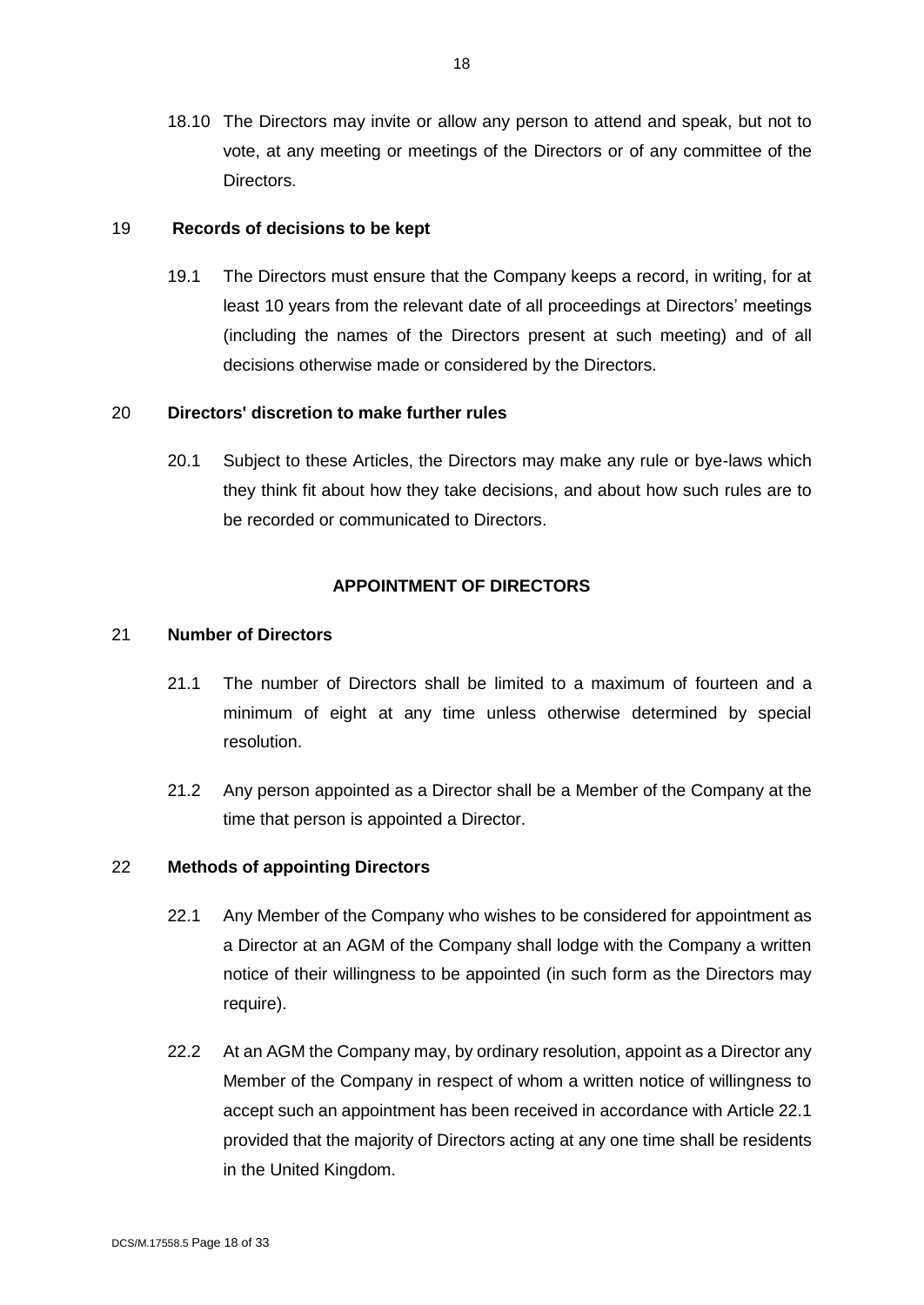- 22.3 The Directors may at any time appoint any Member of the Company (providing they are willing to act) to be a Director, either to fill a vacancy or as an additional Director.
- 22.4 Each Director shall hold office for a term of three years after which he or she shall retire at the immediately following AGM. Retiring Directors may be reappointed at any AGM by ordinary resolution for a subsequent three year term (if so willing to act).
- 22.5 If any such Director is not re-appointed, he or she shall retain office until the meeting appoints someone in his or her place, or if it does not do so, until the end of the meeting.
- 22.6 The Directors may appoint any Director they think fit as a chairman of the Company, so long as the appointee(s) is willing to so act, on such terms as they see fit. The Directors shall, from time to time, determine the duties and responsibilities of this office.
- 22.7 The Directors may appoint any Director they think fit as a vice chairman, and/or treasurer of the Company, so long as the appointee(s) is willing to so act on such terms as they see fit. The Directors shall, from time to time, determine the duties and responsibilities of these offices.

## 23 **Termination of Director's appointment**

- 23.1 A person ceases to be a Director as soon as:
	- 23.1.1 that person ceases to be a Director by virtue of any provision of the Act or is prohibited from being a Director by law;
	- 23.1.2 a bankruptcy order is made against that person or they become apparently insolvent in accordance with the provisions of the Charities Act;
	- 23.1.3 a composition is made with that person's creditors generally in satisfaction of that person's debts;
	- 23.1.4 a registered medical practitioner who is treating that person gives a written opinion to the Company stating that that person has become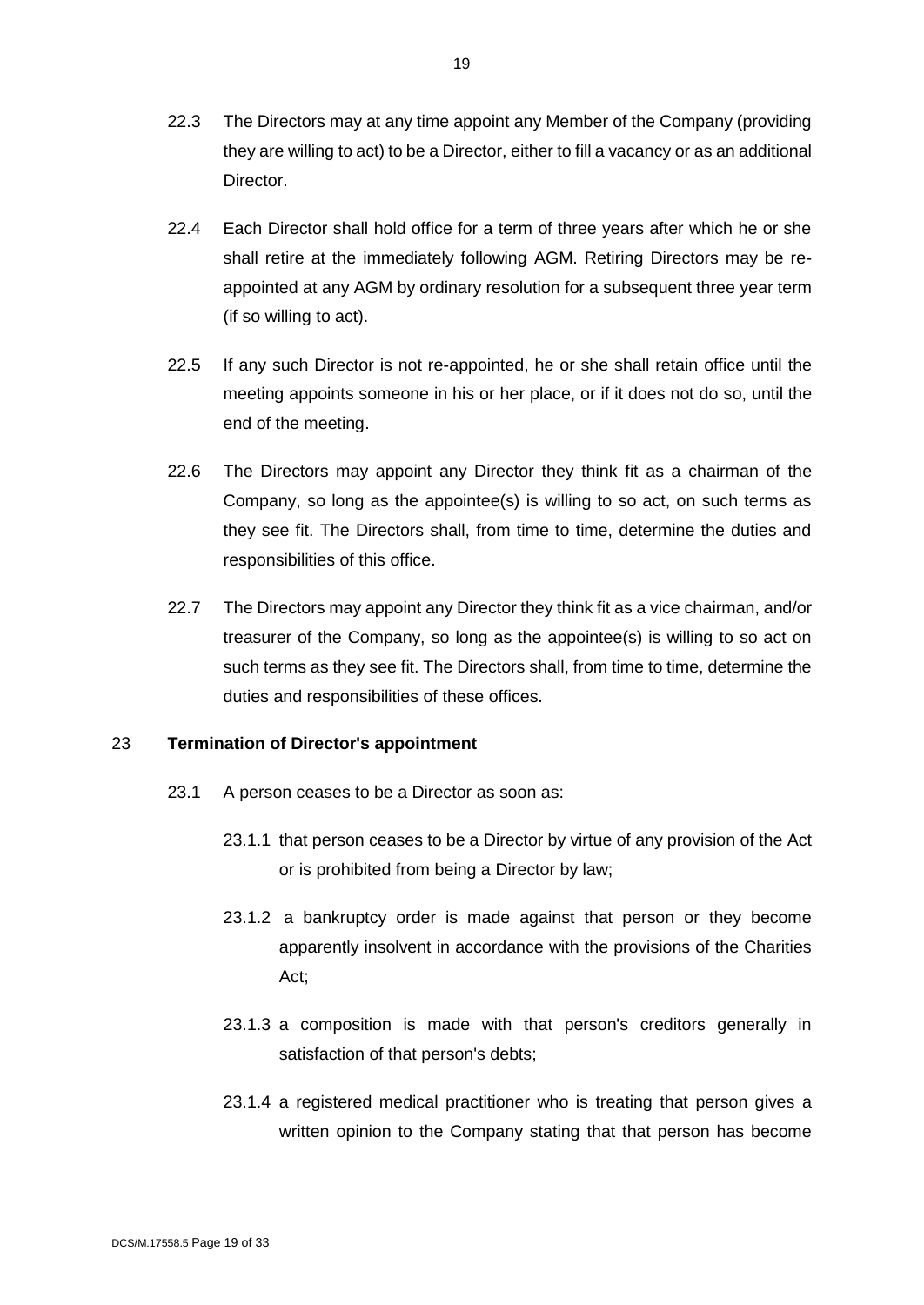physically or mentally incapable of acting as a Director and may remain so for more than six months;

- 23.1.5 by reason of that person's mental health, a court makes an order which wholly or partly prevents that person from personally exercising any powers or rights which that person would otherwise have;
- 23.1.6 notification is received by the Company from the Director that the Director is resigning from office, and such resignation has taken effect in accordance with its terms;
- 23.1.7 that person has for more than twelve consecutive months been absent without permission of the Directors from meetings of the Directors held during that period and the Directors make a decision to vacate that person's office;
- 23.1.8 he or she becomes disqualified from acting as a charity trustee under the terms of the Charities Act or any re-enactment thereof; or
- 23.1.9 he or she ceases to be a Member.

### 24 **Directors' remuneration**

24.1 Only a minority of the Directors shall be entitled to the payment in good faith of any reasonable and proper remuneration subject to the provisions of Chapter 9 of the Charities Act whether in respect of his or her office as Director or as holder of any position of office.

### 25 **Directors' expenses**

- 25.1 The Company may pay any reasonable expenses which the Directors properly incur in connection with their attendance at:
	- 25.1.1 meetings of Directors or committees of Directors;
	- 25.1.2 general meetings; or
	- 25.1.3 meetings of general committees,

or otherwise in connection with the exercise of their powers and the discharge of their responsibilities in relation to the Company.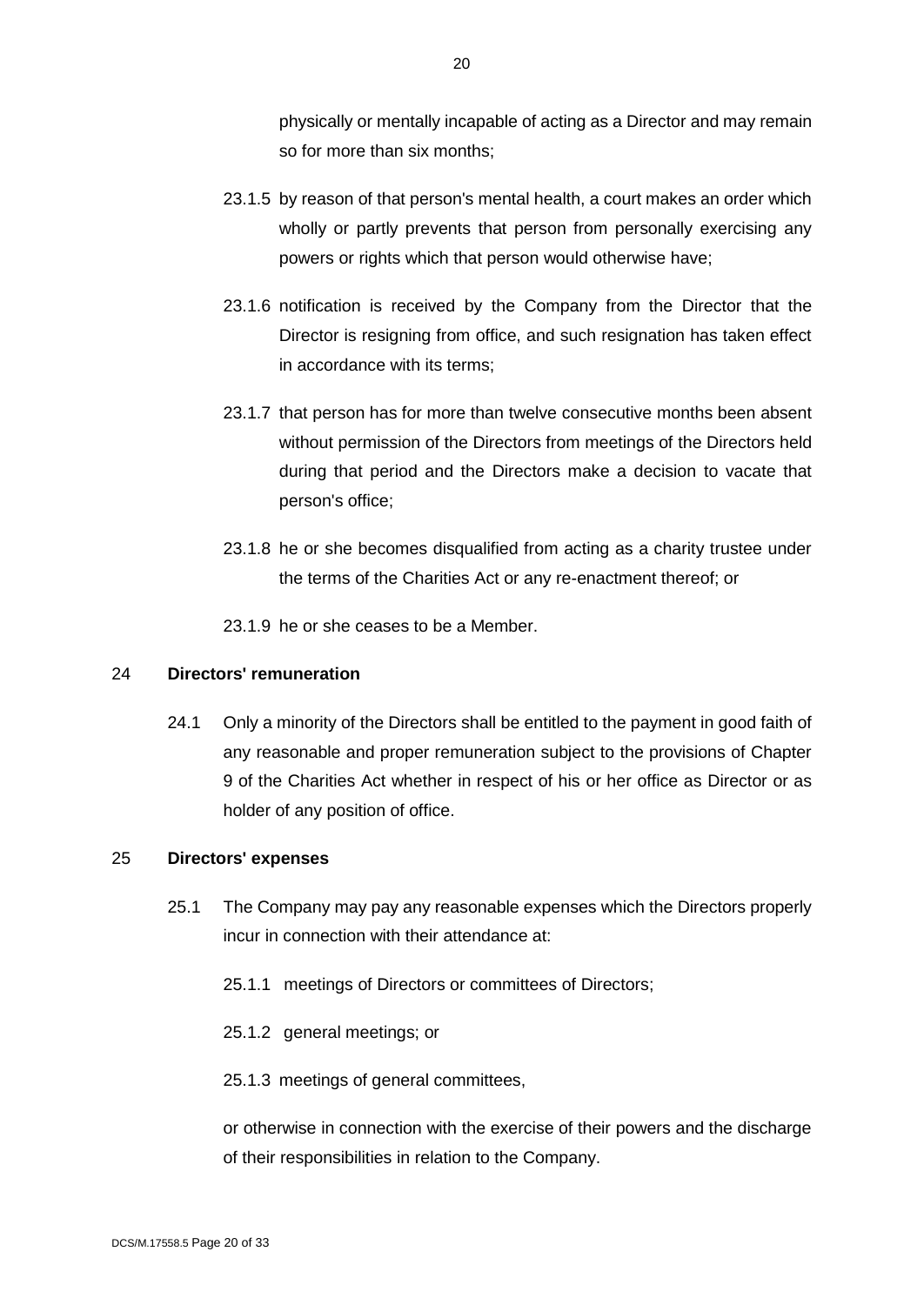### **PART 3**

#### **BECOMING AND CEASING TO BE A MEMBER**

#### 26 **Becoming a Member**

- 26.1 There shall be a maximum of fourteen Members of the Company, the majority of whom must be resident in the United Kingdom at any one time.
- 26.2 The Members of the Company will be such persons as shall be invited by the Directors to become additional or new Members of the Company, subject to the provisions of Article 26.1. If such persons accept, he or she will be appointed as a Member by the Board upon his or her payment of the annual subscription, if applicable in accordance with the provisions of Article 26.4. Such persons shall then be entered into the register of Members of the Company and shall become a Member of the Company.
- 26.3 The Directors must keep a register of names and addresses of the Members.
- 26.4 The Directors may at their discretion levy subscriptions on Members of the Company at such rate(s) as they shall decide and may levy subscriptions at different rates on different categories of Members.
- 26.5 Each Member shall be bound to further to the best of his or her ability the objects, interests and influence of the Company and shall observe all bye-laws of the Company.

### 27 **Termination of Membership**

- 27.1 A Member may withdraw from membership of the Company by giving 7 days' notice to the Company in writing.
- 27.2 Membership is not transferable.
- 27.3 A person's membership terminates when that person dies or ceases to exist.
- 27.4 A Member who is also a Director shall have their membership terminated when that person ceases to be a Director.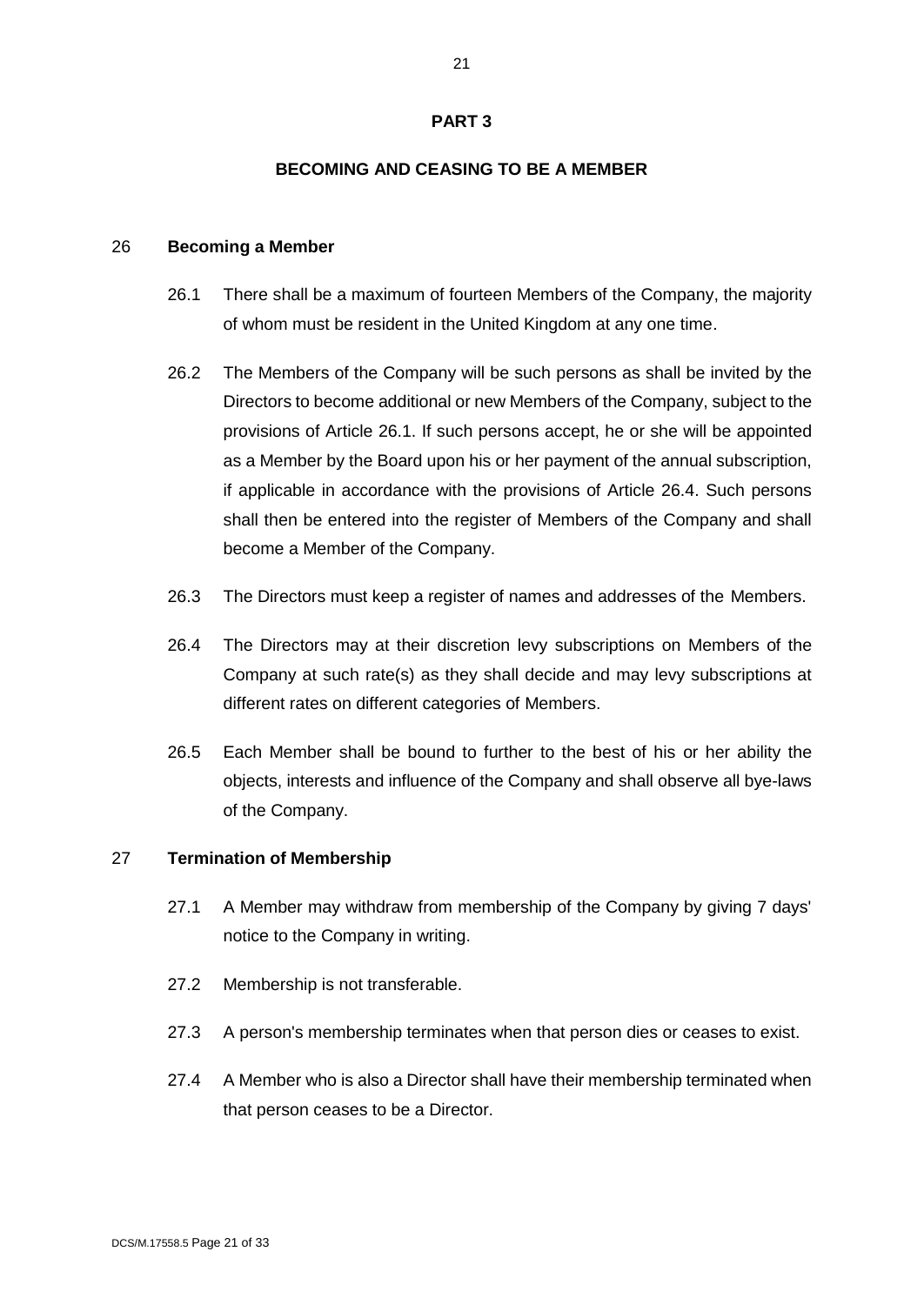- 27.5 A person's membership is terminated if any subscription or other sum payable by the Member to the Company is not paid on the due date and remains unpaid seven days after notice served on the Member by the Company informing such Member that he or she wiII be removed from membership if it is not paid; the Directors may re-admit to membership any person removed from membership on this ground on such person paying such reasonable sum as the Directors may determine.
- 27.6 A person's membership is terminated if, at a meeting of the Directors at which not less than half of the Directors are present, a resolution is passed resolving that the Member be expelled. Such a resolution shall not be passed unless the Member has been given not less than fourteen clear days' notice that the resolution is to be proposed, specifying the circumstances alleged to justify expulsion, and has been afforded a reasonable opportunity of being heard by or of making written representations to the Directors. A Member expelled by such a resolution shall nevertheless remain liable to pay to the Company any subscription due up to the date of expulsion.

### **ORGANISATION OF GENERAL MEETINGS**

### 28 **Notice of General Meetings**

- 28.1 Any meetings other than an annual general meeting ("AGM") shall be called a general meeting.
- 28.2 A general meeting shall be convened by the directors themselves (under section 302 of the Act) or by the directors on requisition by the Members (under section 303 of the Act) or on requisition by a resigning auditor (under section 518 of the Act).
- 28.3 Subject to Article 28.2, the directors may convene general meetings whenever they think fit.
- 28.4 All AGMs and general meetings shall be called by at least fourteen clear days' notice.
- 28.5 A notice convening a meeting shall specify the time and place of the meeting and the terms of any resolution which is to be proposed and shall indicate the general nature of any other business to be transacted at the meeting.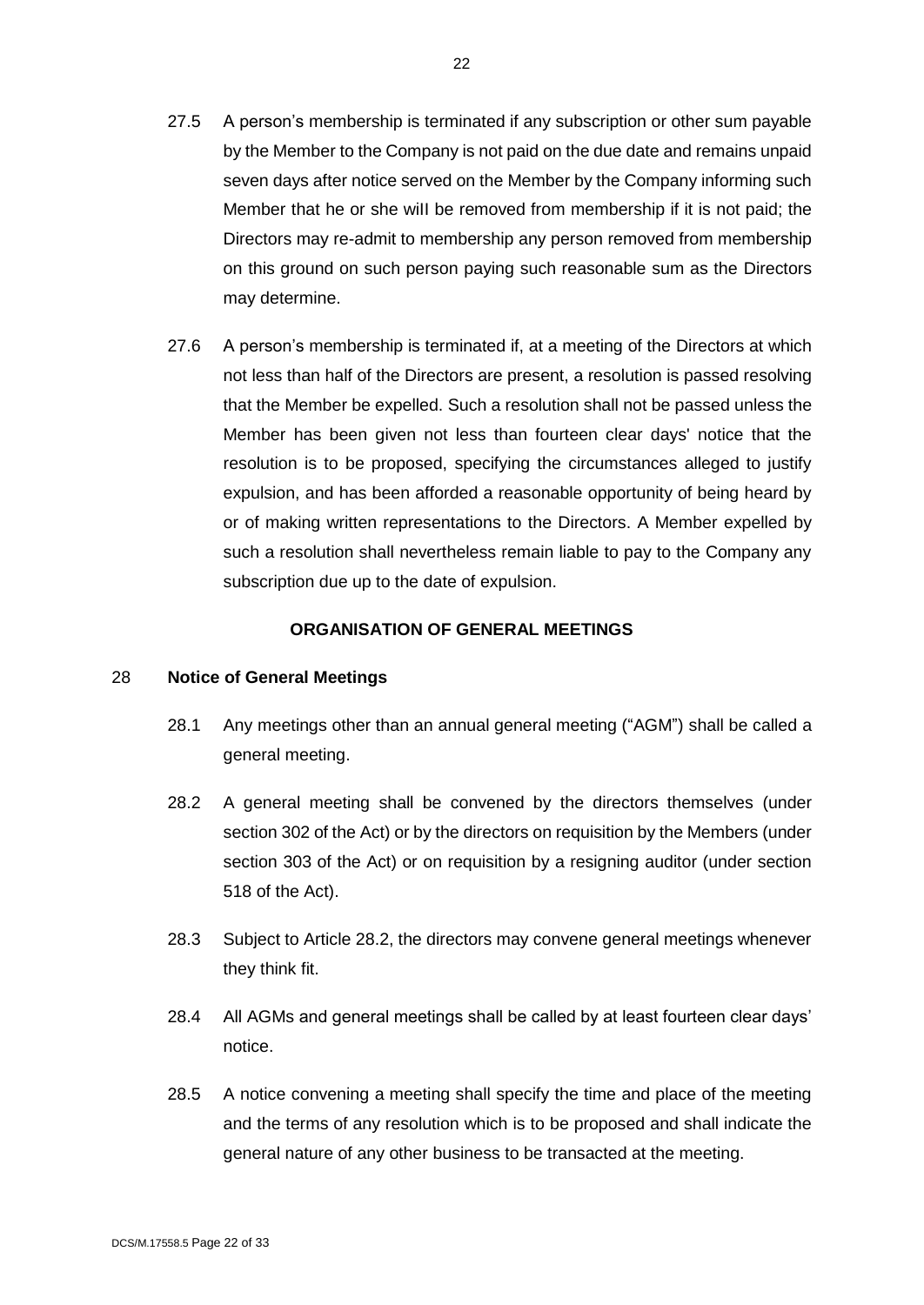- 28.6 A notice convening an AGM shall specify the meeting as an AGM.
- 28.7 Notice of every general meeting shall be given to all the Members and Directors and to the Company's auditors.
- 28.8 The accidental omission to give notice of a meeting to, or the non-receipt of notice of a meeting by, any person entitled to receive notice shall not invalidate the proceedings at that meeting.

### 29 **Attendance and speaking at General Meetings**

- 29.1 The Directors shall convene a general meeting of the Members every year as its annual general meeting. The provisions of these Articles in relation to general meetings shall apply to AGMs.
- 29.2 A person is able to exercise the right to speak at a general meeting when that person is in a position to communicate to all those attending the meeting, during the meeting, any information or opinions which that person has on the business of the meeting.
- 29.3 A person is able to exercise the right to vote at a general meeting when:
	- 29.3.1 that person is able to vote, during the meeting, on resolutions put to the vote at the meeting; and
	- 29.3.2 that person's vote can be taken into account in determining whether or not such resolutions are passed at the same time as the votes of all the other persons attending the meeting.
- 29.4 The Directors may make whatever arrangements they consider appropriate to enable those attending a general meeting to exercise their rights to speak or vote at it.
- 29.5 In determining attendance at a general meeting, it is immaterial whether any two or more Members attending it are in the same place as each other.
- 29.6 Two or more persons who are not in the same place as each other attend a general meeting if their circumstances are such that if they have (or were to have) rights to speak and vote at that meeting, they are (or would be) able to exercise them.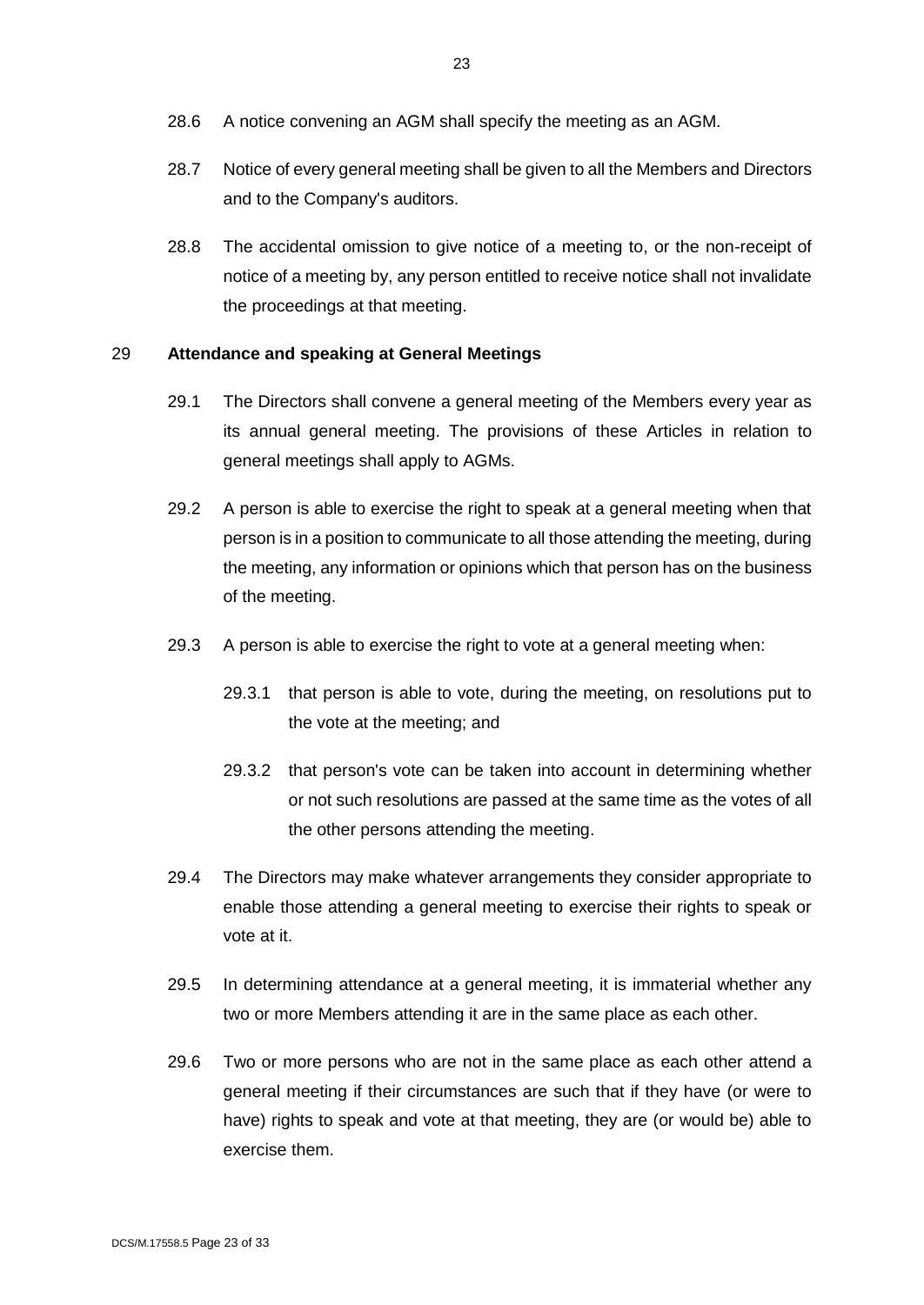### 30 **Quorum for General Meetings**

- 30.1 No business other than the appointment of the chairman of the meeting is to be transacted at a general meeting if the persons attending it do not constitute a quorum.
- 30.2 Seven Members or one half of the total number of Members (whichever is the less) in attendance and entitled to vote upon the business to be transacted, each being a Member or a proxy of a Member shall be a quorum.

### 31 **Chairing General Meetings**

- 31.1 If the Directors have appointed a chairman, the chairman shall chair general meetings if present and willing to do so.
- 31.2 If the Directors have not appointed a chairman, or if the chairman is unwilling to chair the meeting or is not present within ten minutes of the time at which a meeting was due to start, the vice-chairman (if appointed) shall act as chairman; if the vice-chairman is not willing to act as chairman or is not present within ten minutes of the time at which a meeting was due to start:
	- 31.2.1 the Directors present; or
	- 31.2.2 (if no Directors are present), the meeting,

must appoint a Director or Member to chair the meeting, and the appointment of the chairman of the meeting must be the first business of the meeting.

31.3 The person chairing a meeting in accordance with this Article 31 is referred to as "the chairman of the meeting".

### 32 **Attendance and speaking by Directors and non-Members**

32.1 The chairman of the meeting may permit other persons who are not Members of the Company to attend and speak at a general meeting.

### 33 **Adjournment**

33.1 If the persons attending a general meeting within half an hour of the time at which the meeting was due to start do not constitute a quorum or during a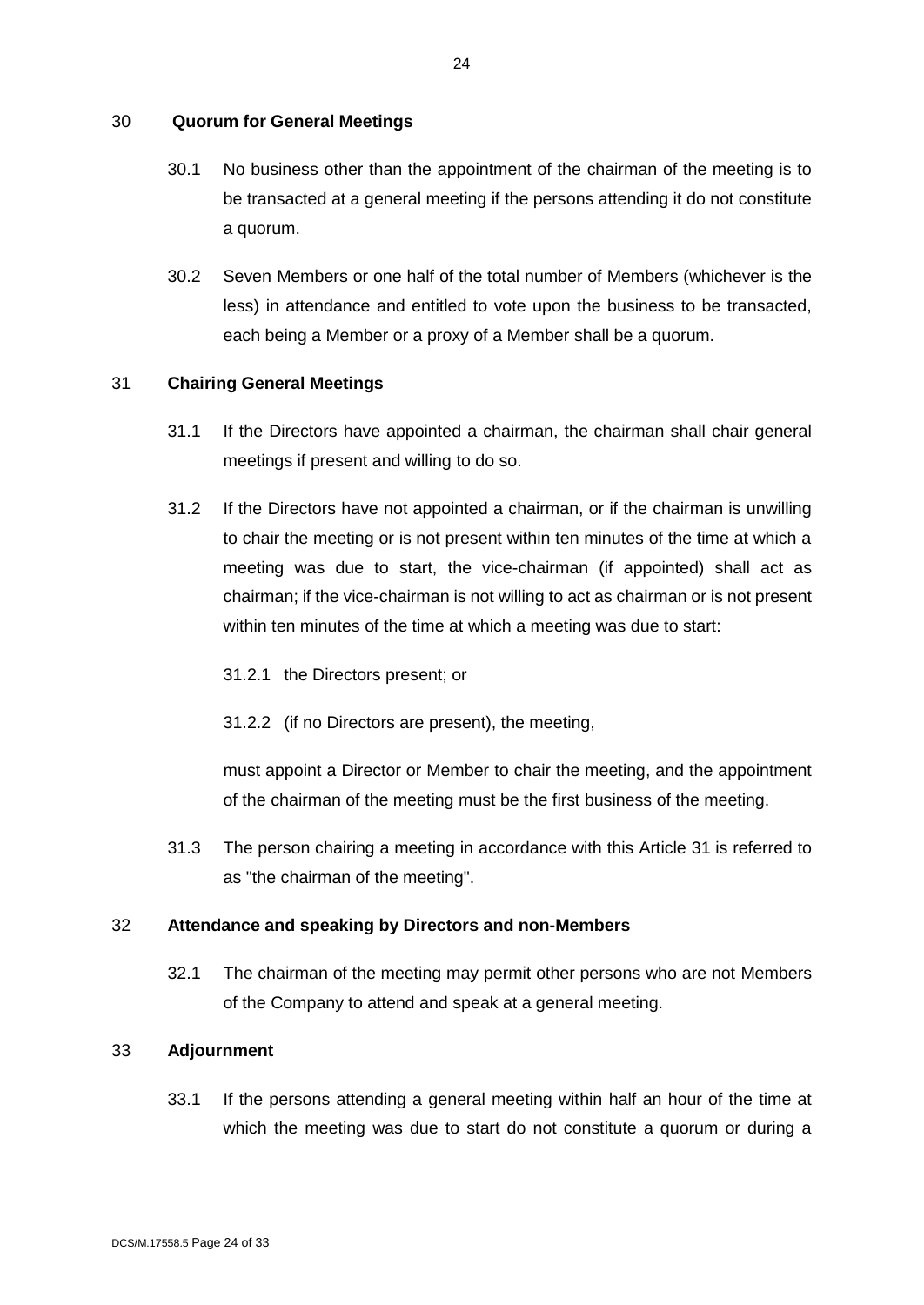meeting a quorum ceases to be present, the chairman of the meeting must adjourn it.

- 33.2 The chairman of the meeting may adjourn a general meeting at which a quorum is present if:
	- 33.2.1 the meeting consents to an adjournment; or
	- 33.2.2 it appears to the chairman of the meeting that an adjournment is necessary to protect the safety of any person attending the meeting or ensure that the business of the meeting is conducted in an orderly manner.
- 33.3 The chairman of the meeting must adjourn a general meeting if directed to do so by the meeting.
- 33.4 When adjourning a general meeting, the chairman of the meeting must:
	- 33.4.1 either specify the time and place to which it is adjourned or state that it is to continue at a time and place to be fixed by the Directors; and
	- 33.4.2 have regard to any directions as to the time and place of any adjournment which have been given by the meeting.
- 33.5 If the continuation of an adjourned meeting is to take place more than fourteen days after it was adjourned, the Company must give at least seven clear days' notice of it (that is, excluding the day of the adjourned meeting and the day on which the notice is given):
	- 33.5.1 to the same persons to whom notice of the Company's general meetings is required to be given; and
	- 33.5.2 containing the same information which such notice is required to contain.
- 33.6 No business may be transacted at an adjourned general meeting which could not properly have been transacted at the meeting if the adjournment had not taken place.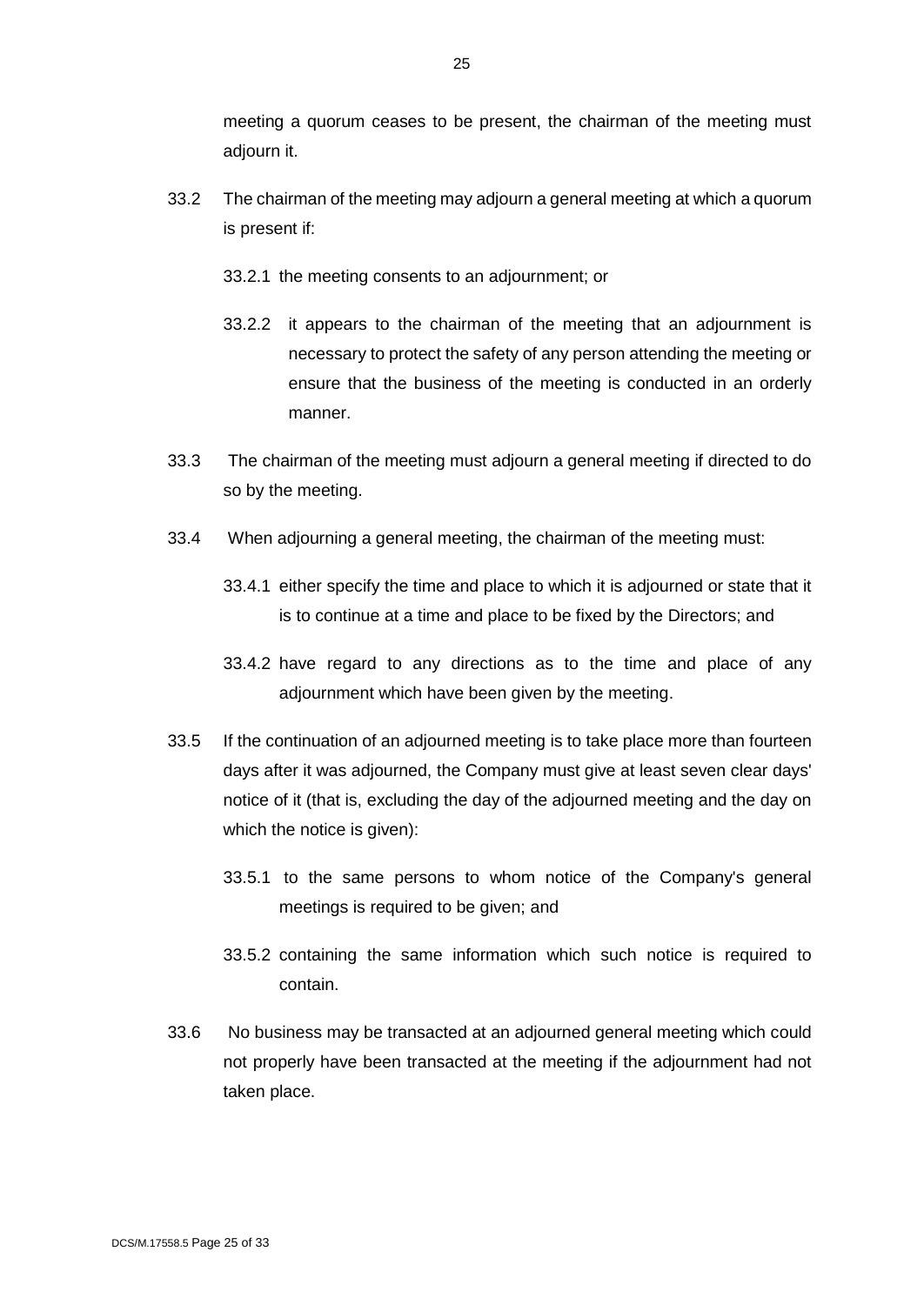### **VOTING AT GENERAL MEETINGS**

### 34 **Voting: general**

34.1 A resolution put to the vote of a general meeting must be decided on a show of hands unless a poll is duly demanded in accordance with these Articles.

### 35 **Errors and disputes**

- 35.1 No objection may be raised to the qualification of any person voting at a general meeting except at the meeting or adjourned meeting at which the vote objected to is tendered, and every vote not disallowed at the meeting is valid.
- 35.2 Any such objection must be referred to the chairman of the meeting whose decision is final.

#### 36 **Poll votes**

- 36.1 A poll on a resolution may be demanded:
	- 36.1.1 in advance of the general meeting where it is to be put to the vote; or
	- 36.1.2 at a general meeting, either before a show of hands on that resolution or immediately after the result of a show of hands on that resolution is declared.
- 36.2 A poll may be demanded by:
	- 36.2.1 the chairman of the meeting;
	- 36.2.2 the Directors; or
	- 36.2.3 any person having the right to vote on the resolution.
- 36.3 A demand for a poll may be withdrawn if:
	- 36.3.1 the poll has not yet been taken; and
	- 36.3.2 the chairman of the meeting consents to the withdrawal.
- 36.4 Polls must be taken when, where and in such manner as the chairman of the meeting directs.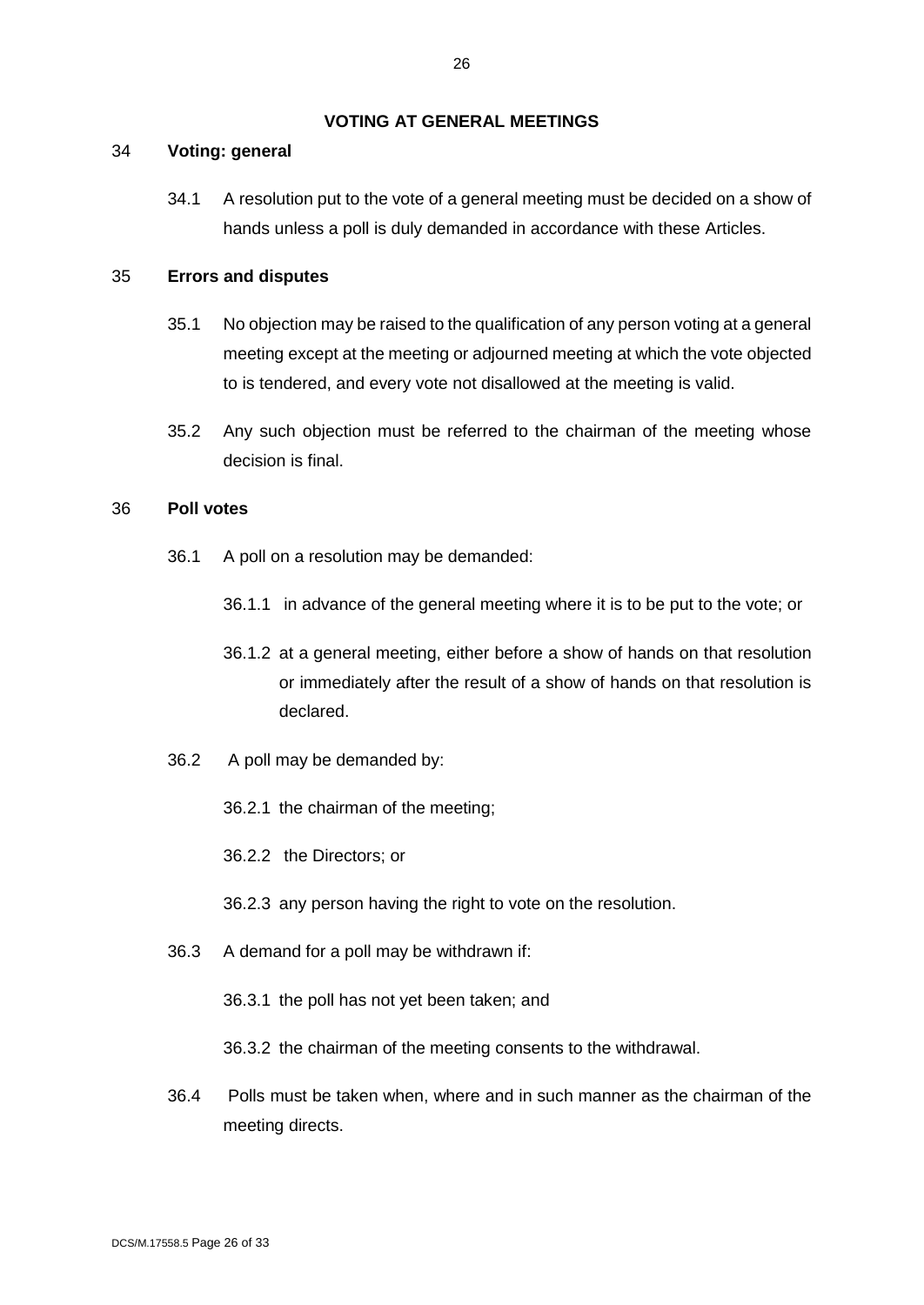### 37 **Content of proxy notices**

- 37.1 Proxies may only validly be appointed by a notice in writing (a "proxy notice") which:
	- 37.1.1 states the name and address of the Member appointing the proxy;
	- 37.1.2 identifies the person appointed to be that Member's proxy and the general meeting in relation to which that person is appointed;
	- 37.1.3 is signed by or on behalf of the Member appointing the proxy, or is authenticated in such manner as the Directors may determine; and
	- 37.1.4 is delivered to the Company in accordance with these Articles and any instructions contained in the notice of the general meeting to which they relate.
- 37.2 The Company may require proxy notices to be delivered in a particular form, and may specify different forms for different purposes.
- 37.3 Proxy notices may specify how the proxy appointed under them is to vote (or that the proxy is to abstain from voting) on one or more resolutions.
- 37.4 Unless a proxy notice indicates otherwise, it must be treated as:
	- 37.4.1 allowing the person appointed under it as a proxy discretion as to how to vote on any ancillary or procedural resolutions put to the meeting; and
	- 37.4.2 appointing that person as a proxy in relation to any adjournment of the general meeting to which it relates as well as the meeting itself.

## 38 **Delivery of proxy notices**

38.1 A person who is entitled to attend, speak or vote (either on a show of hands or on a poll) at a general meeting remains so entitled in respect of that meeting or any adjournment of it, even though a valid proxy notice has been delivered to the Company by or on behalf of that person.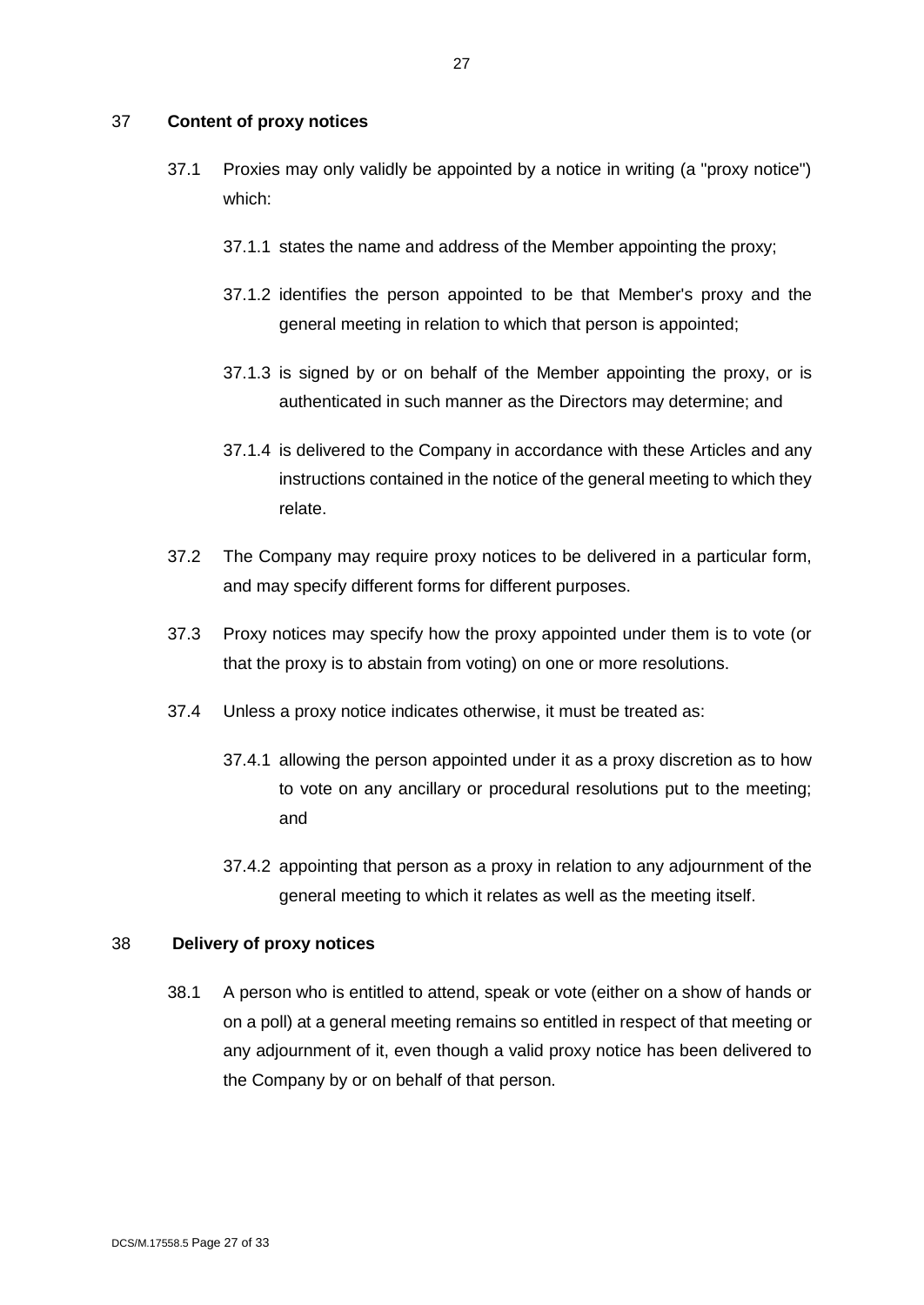- 38.2 An appointment under a proxy notice may be revoked by delivering to the Company a notice in writing given by or on behalf of the person by whom or on whose behalf the proxy notice was given.
- 38.3 A notice revoking a proxy appointment only takes effect if it is delivered before the start of the meeting or adjourned meeting to which it relates.
- 38.4 If a proxy notice is not executed by the person appointing the proxy, it must be accompanied by written evidence of the authority of the person who executed it to execute it on the appointor's behalf.

### 39 **Amendments to resolutions**

- 39.1 An ordinary resolution to be proposed at a general meeting may be amended by ordinary resolution if:
	- 39.1.1 notice of the proposed amendment is given to the Company in writing by a person entitled to vote at the general meeting at which it is to be proposed not less than forty-eight hours before the meeting is to take place (or such later time as the chairman of the meeting may determine); and
	- 39.1.2 the proposed amendment does not, in the reasonable opinion of the chairman of the meeting, materially alter the scope of the resolution.
- 39.2 A special resolution to be proposed at a general meeting may be amended by ordinary resolution, if:
	- 39.2.1 the chairman of the meeting proposes the amendment at the general meeting at which the resolution is to be proposed; and
	- 39.2.2 the amendment does not go beyond what is necessary to correct a grammatical or other non-substantive error in the resolution.
- 39.3 If the chairman of the meeting, acting in good faith, wrongly decides that an amendment to a resolution is out of order, the chairman's error does not invalidate the vote on that resolution.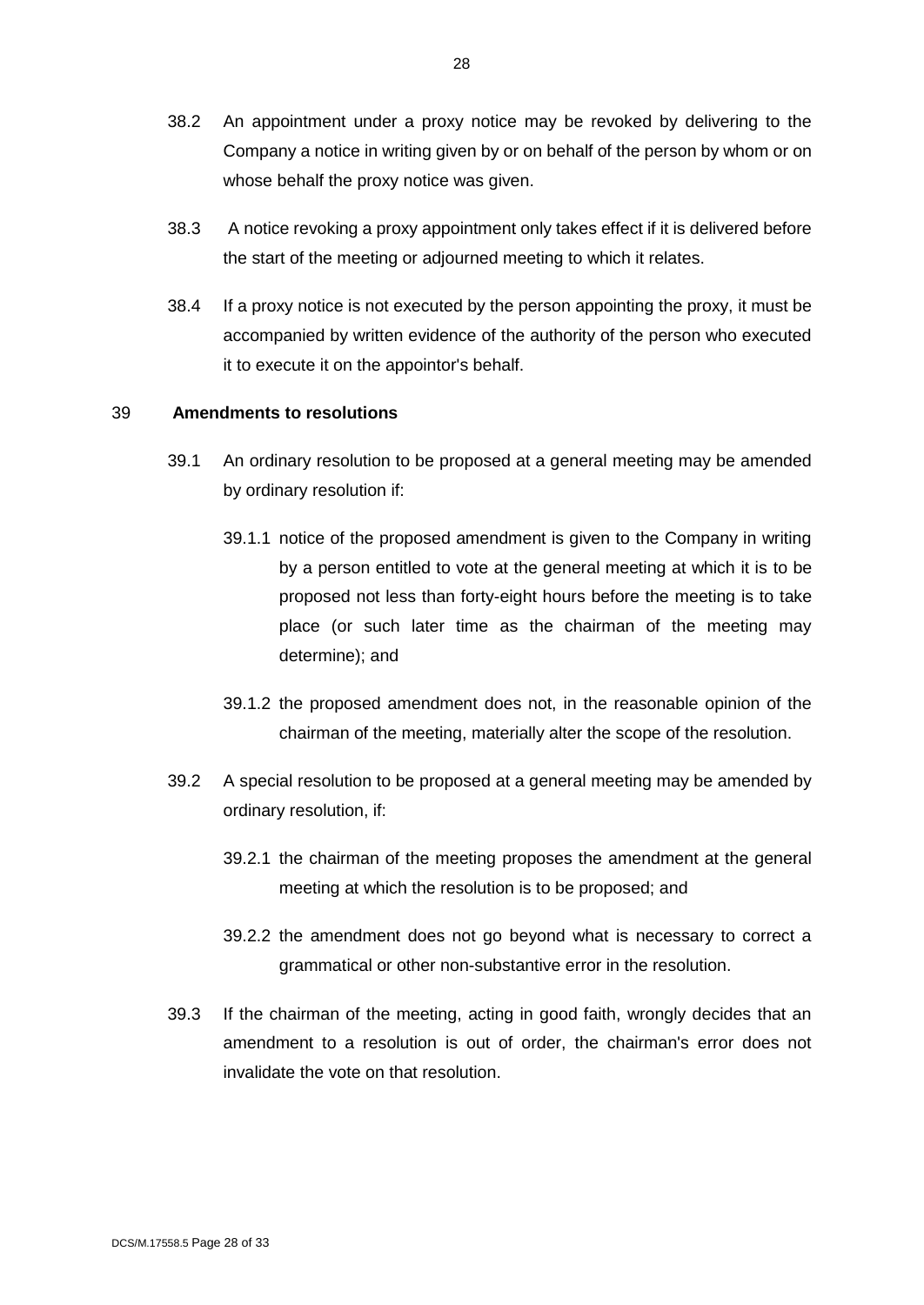#### 40 **Records of Members**

40.1 The Directors must ensure that the Company keeps a record, in writing, for at least ten years from the relevant date of all proceedings at general meetings of the Company.

#### **PART 4**

#### **ADMINISTRATIVE ARRANGEMENTS**

### 41 **Means of communication to be used**

- 41.1 Subject to these Articles, anything sent or supplied by or to the Company under these Articles may be sent or supplied in any way in which the Act provides for documents or information which are authorised or required by any provision of that Act to be sent or supplied by or to the Company.
- 41.2 Subject to these Articles, any notice or document to be sent or supplied to a Director in connection with the taking of decisions by Directors may also be sent or supplied by the means by which that Director has asked to be sent or supplied with such notices or documents for the time being.
- 41.3 The times of deemed delivery of documents and information specified in sections 1147(2) and 1147(3) of the Act shall be amended as follows:
	- 41.3.1 subject to the other requirements of section 1147(2) of the Act, documents or information sent by first class post to an address in the United Kingdom shall be deemed to have been received twenty-four hours after it was posted;
	- 41.3.2 subject to the other requirements of section 1147(2) of the Act, documents or information sent by second class post to an address in the United Kingdom shall be deemed to have been received forty-eight hours after it was posted; and
	- 41.3.3 subject to the other requirements of section 1,147(3) of the Act, documents or information sent or supplied by electronic means shall be deemed to have been received twenty-four hours after it was sent.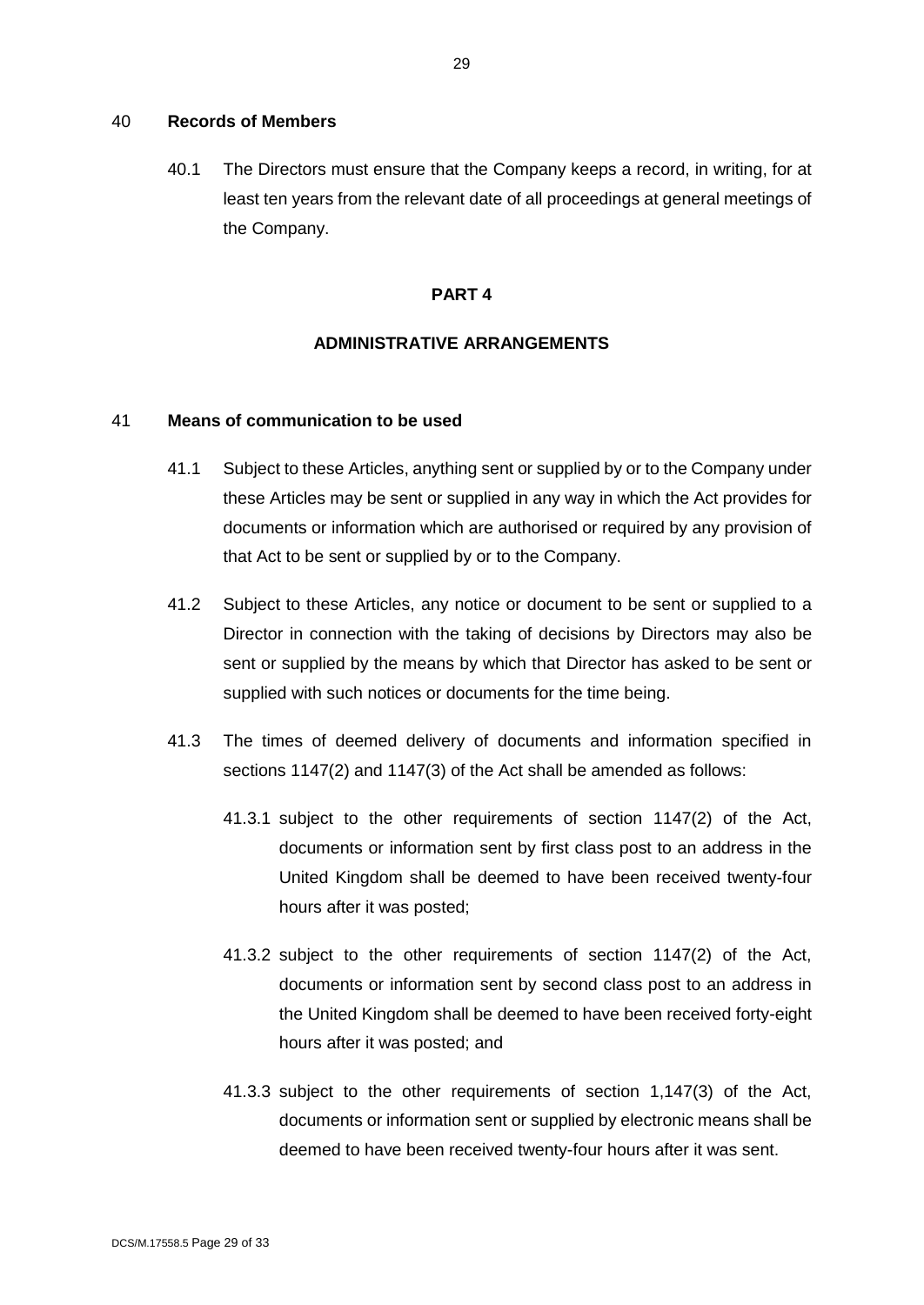### 42 **Company seals**

- 42.1 The common seal may only be used by the authority of the Directors or of a committee of Directors authorised by the Directors.
- 42.2 The Directors may determine who shall sign any instrument to which the seal is affixed.
- 42.3 Unless otherwise decided by the Directors, if the common seal is affixed to a document, the document must also be signed by at least one Director and by the secretary or by a second Director.

### 43 **Patrons and Honorary Appointments**

43.1 The Directors may appoint any person or persons to be patron of the Company or such other honorary appointment for such term or terms specified at the time of appointment and with such rights, duties and responsibilities as they shall think fit, provided that the Company shall have no more than six patrons at any one time. Such persons shall not by virtue only of such appointments be Directors or Members of the Company.

### 44 **No right to inspect accounts and other records**

44.1 Except as provided by law or authorised by the Directors or an ordinary resolution of the Company, no person is entitled to inspect any of the Company's accounting or other records or documents merely by virtue of being a Member.

### 45 **Provision for employees on cessation of business**

45.1 The Directors may decide to make provision for the benefit of persons employed or formerly employed by the Company or any of its subsidiaries (other than a Director or former Director or shadow Director) in connection with the cessation or transfer to any person of the whole or part of the undertaking of the Company or that subsidiary.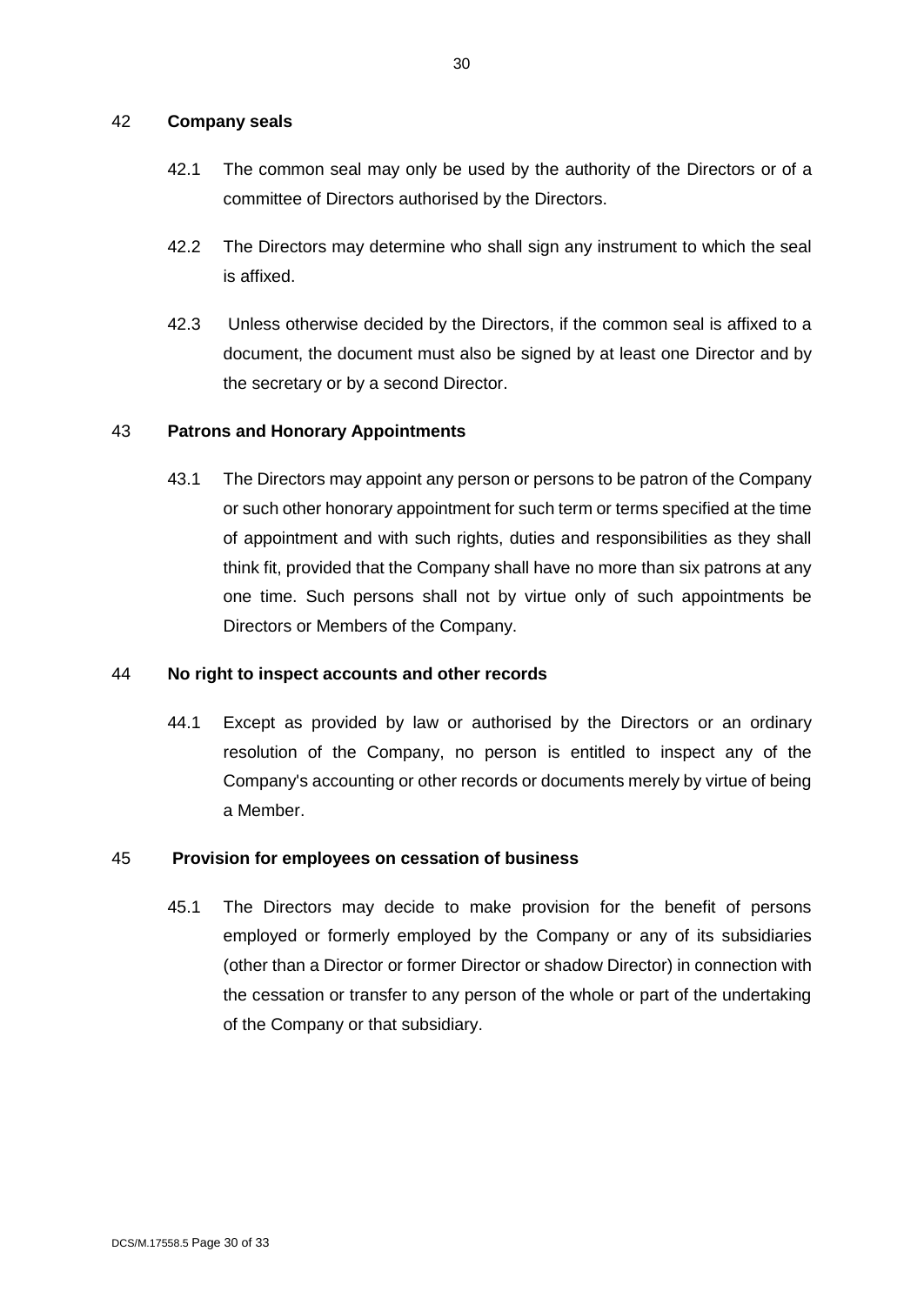#### **DIRECTORS' INDEMNITY AND INSURANCE**

#### 46 **Indemnity**

- 46.1 Subject to the provisions of the Act:
	- 46.1.1 each relevant officer shall be indemnified out of the Company's assets against all costs, charges, losses, expenses and liabilities incurred by him as a relevant officer:
		- 46.1.1.1 in the actual or purported execution and/or discharge of his duties, or in relation to them; and
		- 46.1.1.2 in relation to the Company's (or any associated company's) activities as trustee of an occupational pension scheme (as defined in section 235(6) of the Act), including (in each case) any liability incurred by him in defending any civil or criminal proceedings, in which judgment is given in his favour or in which he is acquitted or the proceedings are otherwise disposed of without any finding or admission of any material breach of duty on his part or in connection with any application in which the court grants him, in his capacity as a relevant officer, relief from liability for negligence, default, breach of duty or breach of trust in relation to the Company's (or any associated company's) affairs; and
	- 46.1.2 the Company may provide any relevant officer with funds to meet expenditure incurred or to be incurred by him in connection with any proceedings or application referred to in Article 46.1 and otherwise may take any action to enable any such relevant officer to avoid incurring such expenditure.
- 46.2 This Article 46 does not authorise any indemnity which would be prohibited or rendered void by any provision of the Act or by any other provision of law.
- 46.3 In this Article:
	- 46.3.1 companies are associated if one is a subsidiary of the other or both are subsidiaries of the same body corporate; and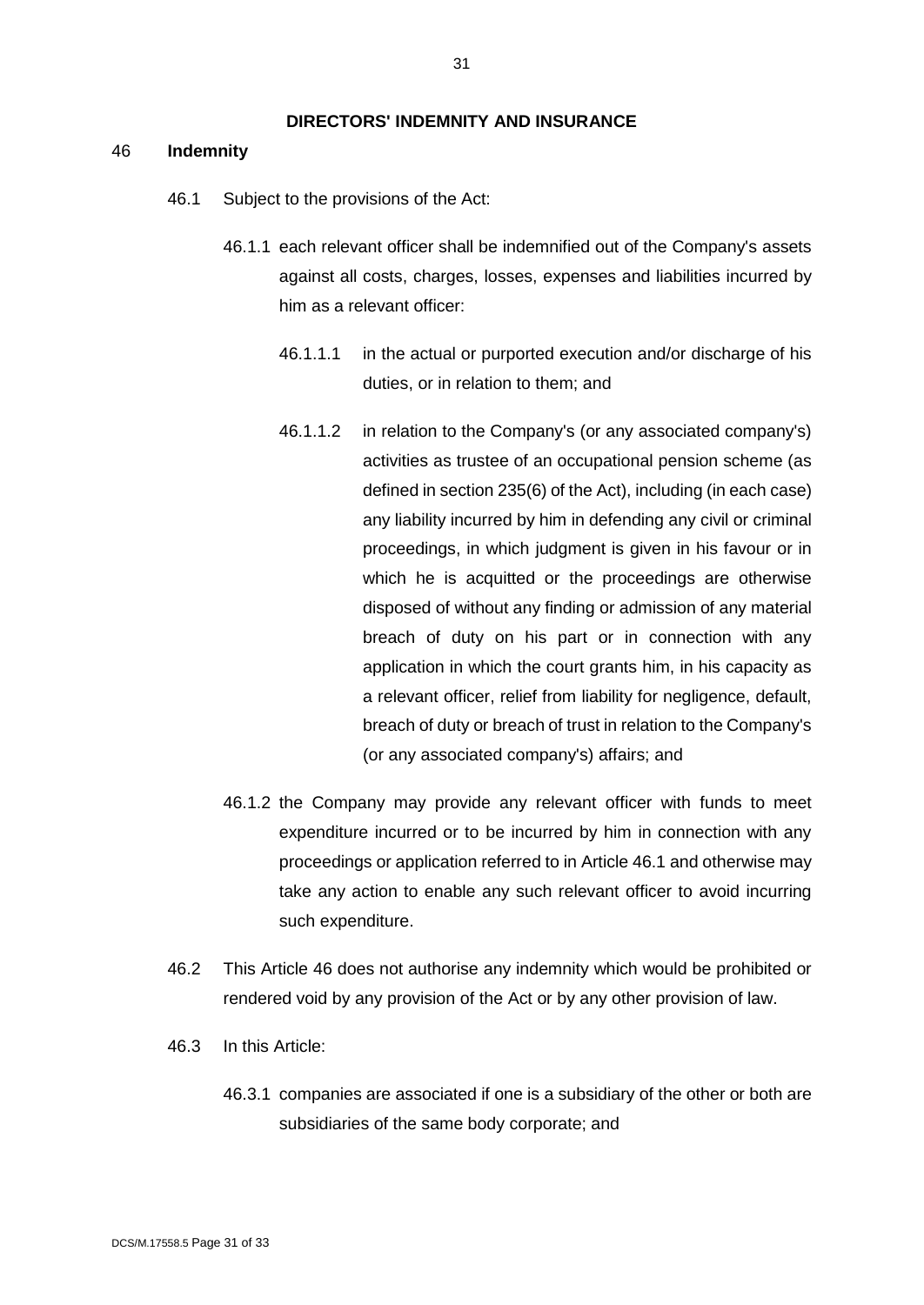46.3.2 a "relevant officer" means any Director or other officer of the Company or an associated company (including any company which is a trustee of an occupational pension scheme (as defined by section 235(6) of the Act), but excluding in each case any person engaged by the Company (or associated company) as auditor (whether or not he is also a Director or other officer), to the extent he acts in his capacity as auditor).

### 47 **Insurance**

- 47.1 The Directors may decide to purchase and maintain insurance, at the expense of the Company, for the benefit of any relevant officer in respect of any relevant loss.
- 47.2 In this article:
	- 47.2.1 a "relevant officer" means any Director or other officer of the Company or an associated company (including any company which is a trustee of an occupational pension scheme (as defined by section 235(6) of the Act), but excluding in each case any person engaged by the Company (or associated company) as auditor (whether or not he is also a Director or other officer), to the extent he acts in his capacity as auditor);
	- 47.2.2 a "relevant loss" means any loss or liability which has been or may be incurred by a relevant officer in connection with that relevant officer's duties or powers in relation to the Company, any associated company or any pension fund or employees' share scheme of the company or associated company; and
	- 47.2.3 companies are associated if one is a subsidiary of the other or both are subsidiaries of the same body corporate.

#### 48 **Winding up**

48.1 If on the winding-up or dissolution of the Company any property remains after satisfaction of all the Company's debts and liabilities, such property shall not be paid to or distributed among the Members of the Company but shall be transferred to a charitable body or bodies (whether incorporated or unincorporated) whose objects are altogether or in part similar to the objects of the Company and whose constitution restricts the distribution of income and assets among Members to an extent at least as great as the Company does